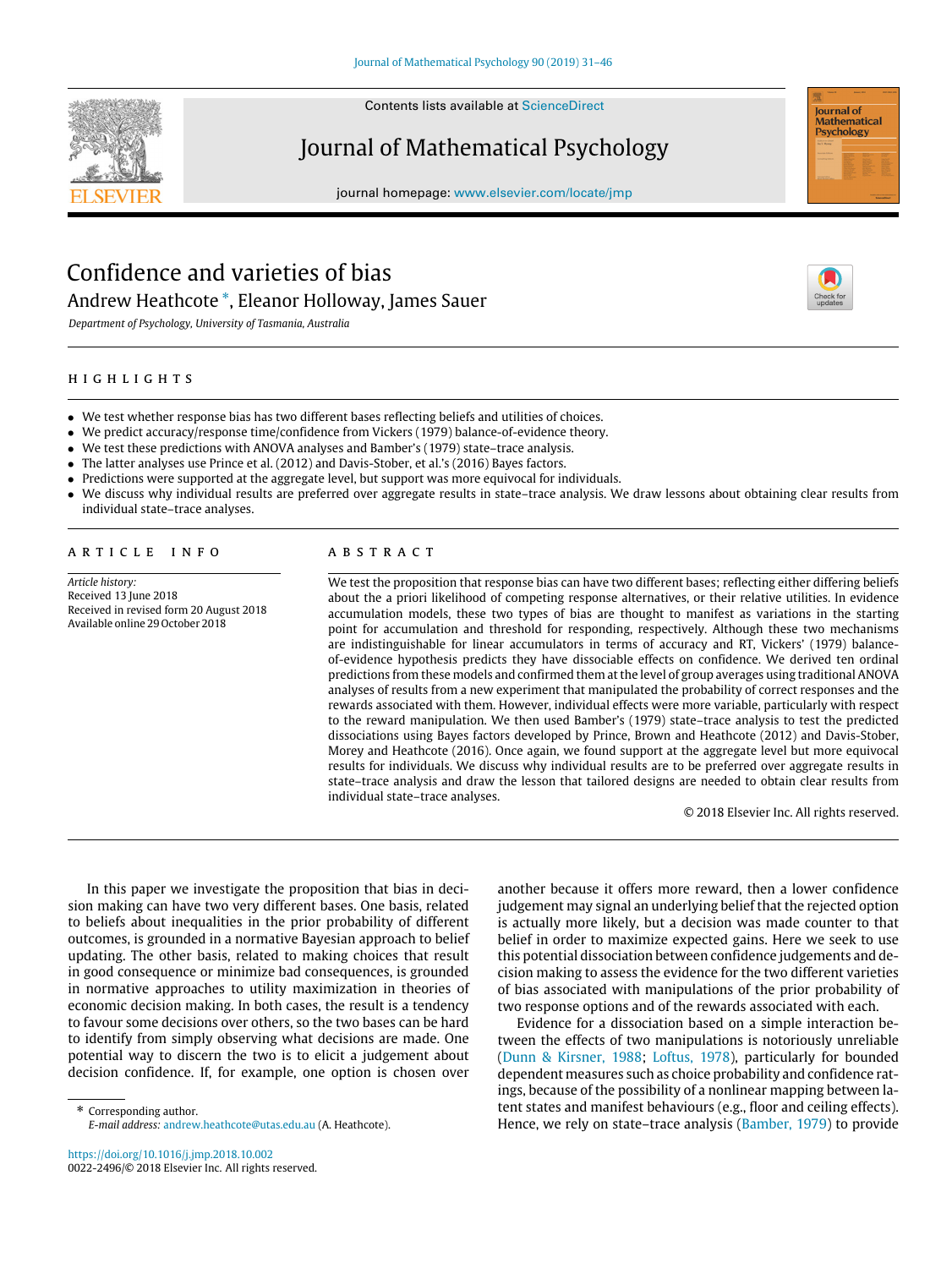rigorous tests of whether the effects of our two manipulations can be explained by a single underlying latent variable, or whether more than one is required, supporting a cognitive basis for two distinct types of bias. State–trace analysis is based on assessing whether a plot of one dependent variable against another is strictly monotonic (i.e., always non-increasing or always non-decreasing), which indicates one latent variable is sufficient to explain the observed behaviour, or whether the plot is non-monotonic, which indicates more than one latent variable is required. In our context, we might expect that non-monotonic state–trace plots constructed from dependent variables affected by proportion and reward manipulations could provide evidence that there are two different bases for bias.

For inference, we rely on an encompassing-prior Bayes-factor method (Klugkist, Laudy, & Hoijtink, 2005), as applied to state– trace analysis by Davis-Stober, Morey, Gretton, and Heathcote (2016) and Prince, Brown, and Heathcote (2012), to analyse individual participants' state–trace results. We use Bayes factors because they are not only able to provide evidence favouring our hypothesis (non-monotonicity), but also evidence for the nullhypothesis (i.e., monotonicity), avoiding the criticism of frequentist null-hypothesis statistical testing that it is ''violently biased against the null hypothesis'' (Berger & Delampady, 1987, p. 330). We focus on individual-participant results because of the longrecognized problem – exemplified in the Condorcet voting paradox (de Condorcet & de Marquis, 1785, cited in Gehrlein, 2002; see also Gehrlein, 1983[alp]) – that averaging can distort ordinal relationships, and, by definition, monotonicity and non-monotonicity are about orderings. Prince et al. provided examples where the average of individually monotonic state–trace plots is non-monotonic, and vice versa, suggesting state–trace analysis of average data is potentially misleading.

In an Appendix to this paper, we review Vickers' (1979) balance-of-evidence hypothesis, which provides an explicit theoretical evidence-accumulation-model framework for understanding the joint effects of our two bias manipulations on accuracy, confidence and response time (RT). In these models, prior probability is thought to affect the starting-point of evidence accumulation, and reward to affect the threshold amount of evidence required to trigger a choice (Vickers & Lee, 1998). In linear accumulator models the two types of bias do not have an identifiably different effect on accuracy or RT. That is, the effect of a change of one type of bias on these measures can always be perfectly mimicked by an appropriate change in the other type of bias. However, their effects can be differentiated by confidence as determined by the ''balance of evidence''; the difference between the amount of evidence in the winning vs. losing accumulator at the moment of choice. The only empirical evidence that we are aware of which bears on whether the predicted dissociations hold is from a number of unpublished experiments, whose results are summarized in a book chapter by Vickers (1985). Hence, we report the results of a new experiment, with accompanying analyses testing a set of ten ordinal predictions (derived from the theoretical framework developed in the Appendix, and summarized below) about confidence, accuracy and RT. We then apply state–trace analysis, first to the accuracy data, for which our theoretical framework predicts a monotonic effect, and to confidence data and to the joint effects of accuracy and confidence, where a non-monotonic effect is predicted. We end by discussing the psychological implications of our findings, and the strengths and weaknesses of our methodological approach to state–trace analysis.

#### **1. Experiment**

The experiment used a perceptual binary decision task, requiring participants to indicate the majority colour (blue or orange) in a checkerboard stimulus. Vickers and Lee (1998) argued that the perceived consequences of a response and a priori expectations about likely accuracy of a response produce dissociable effects on decision-making and confidence. However, we can find no empirical demonstrations of this dissociation. Thus, this experiment tests this claim. Bias was manipulated via rewards (influencing the utility of responses and hence, according to Vickers & Lee, 1998, thresholds) and via informing participants about the proportion of stimuli of each type (i.e., majority blue or orange and, according to Vickers and Lee, influencing beliefs prior to making a decision). Each correct response earned points, with differences in points for correct majority blue and orange used to manipulate rewards. Prior probability was manipulated through the proportion of trials in each block with majority blue and orange stimuli. Participants completed two sessions, and bias type was manipulated within subjects between sessions, with both types of bias favouring the same colour within an individual to avoid confusion about the bias direction.

Within each block of trials half of the stimuli were easy and half hard, where difficulty was manipulated through the strength of the majority (54% or 52%, for easy and hard trials, respectively). Using Prince et al.'s (2012) terminology, difficulty was included as a ''trace'' factor in the state–trace analysis. The state–trace analysis plots performance in two bias-type conditions against each other (i.e., bias type forms a ''state'' factor). The plot has separate lines for the bias-for condition (i.e., the bias favours the stimulus and hence the correct response) and bias-against condition (i.e., disfavouring the stimulus and hence the correct response), where each line joins the two levels of the trace factor (easy vs. hard). Bias direction constitutes the ''dimension'' factor whose joint action in the two biastype conditions must be explained by changes in either a single underlying psychological (''latent'') dimension, or by changes on more than one such dimension.

Non-monotonicity among all points in the state–trace plot (i.e., an inability to join all points with a single always non-decreasing or always non-increasing line) indicates that a single latent variable cannot explain the data. The trace factor is chosen based on an a priori expectation that it has a monotonic effect for both levels of the dimension factor which, in the case of difficulty, is a decrease in accuracy and confidence and an increase in RT. If this is the case, then any non-monotonicity in the plot can be unambiguously attributed to the effect of the dimension factor. Ideally, the trace factor should also have a comparable effect to the dimension factor in terms of magnitude in order to maximize the chances of detecting non-monotonicity, through causing the lines for each level of the dimensions factor to overlap on at least one axis. Without overlap, a state–trace plot must be monotonic even when the underlying system generating behaviour is controlled by more than one latent variable (see Prince et al., 2012).

As discussed, accumulator models account for response bias through effects on threshold placement, or the start-point for evidence accumulation (see Appendix for details). However, an alternative (or perhaps additional) possibility exists. The effects of bias on confidence may operate via a post-decision, metacognitive mechanism. Thus, participants might complete the evidence accumulation process in the usual manner but, upon reaching threshold, engage in a post-decision, time-consuming process where their confidence in the selected response is interrogated according to either a priori expectations about the likelihood of the available response options, or the perceived consequences of the available response options. We included unbiased blocks (with equal rewards and proportions) to test this possibility. Demonstrating equal or faster responding in bias blocks would make this account less likely, unless this additional metacognitive mechanism was accompanied by a much faster decision process, which should then be detectable as a marked decrease in accuracy in bias blocks.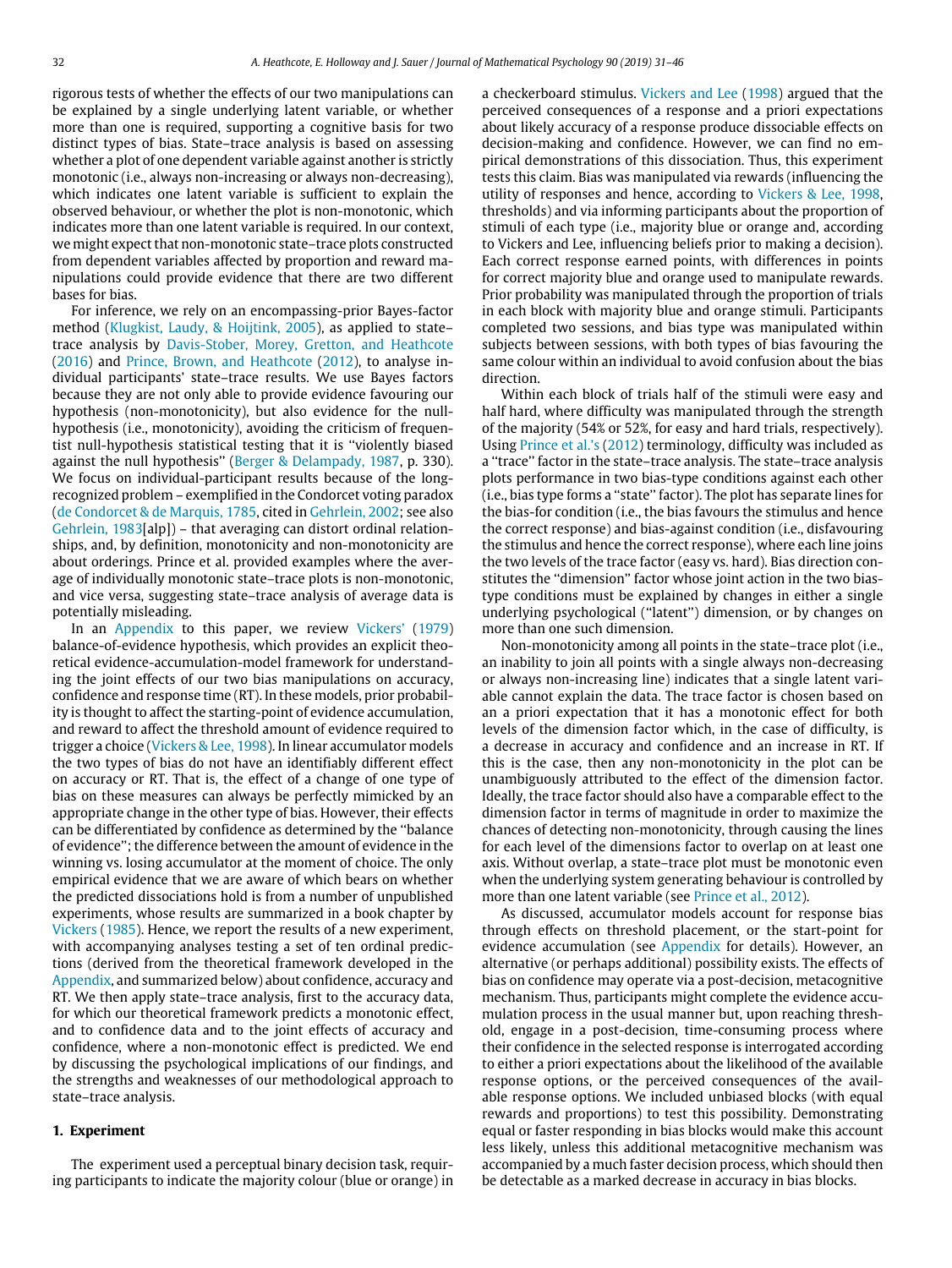A problem with evaluating the bias effect relative to an unbiased condition is that participants may have different levels of caution (i.e., the overall level of thresholds for both accumulators) between biased and unbiased conditions. This is plausible because they must know the nature of the bias condition (i.e., unbiased vs. biased towards a particular response) before the stimulus appears. This problem can be avoided by making the comparison between stimuli that are favoured and disfavoured by the bias. Because the stimulus is not known prior to the trial, thresholds cannot be differentially adjusted between these two conditions. Hence, apart from the check described in the last paragraph, our analyses focused on the results from the biased conditions so as to avoid being confounded by caution differences.

### **2. Method**

# *2.1. Participants*

32 participants underwent both bias manipulations in two, separate, 1-h sessions. Participants were aged 18 or over and were recruited from either the first-year psychology student participation pool at the University of Tasmania, Sandy Bay, or through posters placed around campus. Psychology students received 2 h course credit for participating, and other participants' expenses in attending were compensated with a \$20 gift voucher. All participants provided informed consent. They were tested on separate computers in groups of no more than four.

#### *2.2. Procedure*

The task stimulus comprised a  $32 \times 32$  grid of either majority blue or orange squares,  $20 \times 20$  pixels in size displayed on a 24-inch computer screen. Participants were asked to indicate if there were more blue squares or more orange squares. The positions of blue and orange squares were randomized and updated 20 times per second. Decision difficulty was manipulated through the majority colour, either 52% (hard) or 54% (easy) of squares. Differential rewards were manipulated through points gained by a correct response, 300 points for orange and 100 for blue, or vice versa. Prior probability was manipulated by having either 75% majority blue stimuli in a block of trials or 75% majority orange stimuli. In the probability-manipulation blocks, each correct response received 200 points; in the reward blocks orange and blue stimuli occurred equally often, and in unbiased blocks both proportions and rewards were equal.

Sessions were at least one day apart and consisted of 8 blocks of 40 trials. Within each session, an equal number of biased and unbiased blocks were presented in a counterbalanced order, with proportion and reward manipulations in separate sessions, again counterbalanced over participants. Before each session, participants completed one unbiased and one biased practice block. For each trial, participants had four response options: high confidence that there are more blue squares, low confidence that there are more blue squares, low confidence that there are more orange squares, and high confidence that there are more orange squares. Each response was made by pressing the "s", "d", "j", and "k" keys, where "s" and "k" indicated high confidence and "d" and "j" indicated low confidence. Key pairs associated with each colour (either ''s'' and ''d'' or ''j'' and ''k'') were counterbalanced over participants, and during each trial coloured squares reminding participants of the colour-to-key mapping were present in the lower corners of the screen.

Before participants completed the task, instructions were view ed on the computer screen, which told them what the task involved, what keys to respond with to make their chosen response, and to rest their fingers on the keys during each block. Participants were instructed to press the spacebar when they had finished reading the instructions and were ready to complete the practice trials. After each trial, if participants responded with the correct colour, the speed in which they responded appeared on the screen for 500 ms, and they received the relevant number of points. The total points participants received remained at the top of the screen throughout the task. If participants responded incorrectly, the word 'incorrect' appeared on the screen. If participants responded either too slowly (over 2 s) or too quickly (less than 200 ms), ''too slow'', or ''too fast'' appeared on the screen; all of these messages appeared for 500 ms. Timing feedback was provided to discourage fast guessing and distracted responding. After the relevant message appeared there was a brief blank screen, followed by the next trial. At the end of a block of trials, the number of points earned, accuracy as a percentage, and mean RT were displayed. Participants were instructed to use this information to guide subsequent performance and asked to press the spacebar when they were ready to begin the next block. Participants were made aware of the reward and proportion manipulations before each block, for example: ''During this block, you will receive 200 points each time you respond with the correct colour. During this block, 75% of the trials will have mostly blue displays. It is more likely that an individual trial will be mostly blue. Try to use this information to help you make the correct response''.

#### **3. Results**

All descriptive analyses were conducted with the *lme4* R package (Bates, Maechler, Bolker, & Walker, 2014), using a Gaussian error model for the logarithm of RT and a binomial probit model for binary data.<sup>1</sup> ANOVA inferences were made via Wald  $\chi^2$  tests with type III sums of squares as implemented by the *car* package (Fox, Friendly, & Weisberg, 2013). Participant data was initially screened for fast guessing, although this is mainly associated with conditions unlike those in the present experiment, responding under strong speed emphasis and with more extreme bias manipulations (Noorbaloochi, Sharon, & McClelland, 2015). Most participants had no responses less than 0.2 s, with all but one having less than 0.3% and one having 3.4%. All such responses were removed (0.16% overall) from further analysis.

An initial analysis of RT and accuracy compared unbiased and biased conditions to see if there was evidence of an extra metacognitive judgement, and therefore longer RTs and possibly reduced accuracy, in the bias blocks. Contrary to the presence of an extra post-decisional metacognitive judgement, mean RT in the unbiased condition (0.737 s) was slower than in the reward (0.729 s),  $\chi^2(1) = 10, p = .002$ , and proportion (0.681 s),  $\chi^2(1) = 685, p <$ .001, conditions, and accuracy was less in the unbiased condition (83.4%) than the reward (85.2%),  $\chi^2(1) = 18.8 \, p \, < .001$ , and proportion (86.2%),  $\chi^2(1) = 44.7$ ,  $p < .001$ .

We next checked on the speed of error vs. correct responses in the unbiased condition. Mean RT for errors (0.766 s) was slower than for correct responses (0.732 s),  $\chi^2(1) = 103$ ,  $p < .001$ , consistent with errors being mainly being driven by rate variability. This finding supports investigation of hypotheses based the latter assumption. All further analyses exclude the unbiased condition. Note that, overall, errors (0.756 s) were slower than corrects (0.699 s) in the biased conditions,  $\chi^2(1) = 137$ , *p* < .001, and there was no evidence this differed between reward (0.768 s vs. 0.723 s) and proportion (0.747 s vs. 0.67 s) bias,  $\chi^2(1) = 0.43$ ,

 $1$  Note that our use of frequentist analysis here was motivated by the fact that Bayes factors for generalized linear model ANOVAs implemented in *lme4* are not yet readily available, and approximate approaches, such analyses of summary proportions for each individual transformed in an attempt to conform to a Gaussian error model, throw away information and are of questionable accuracy.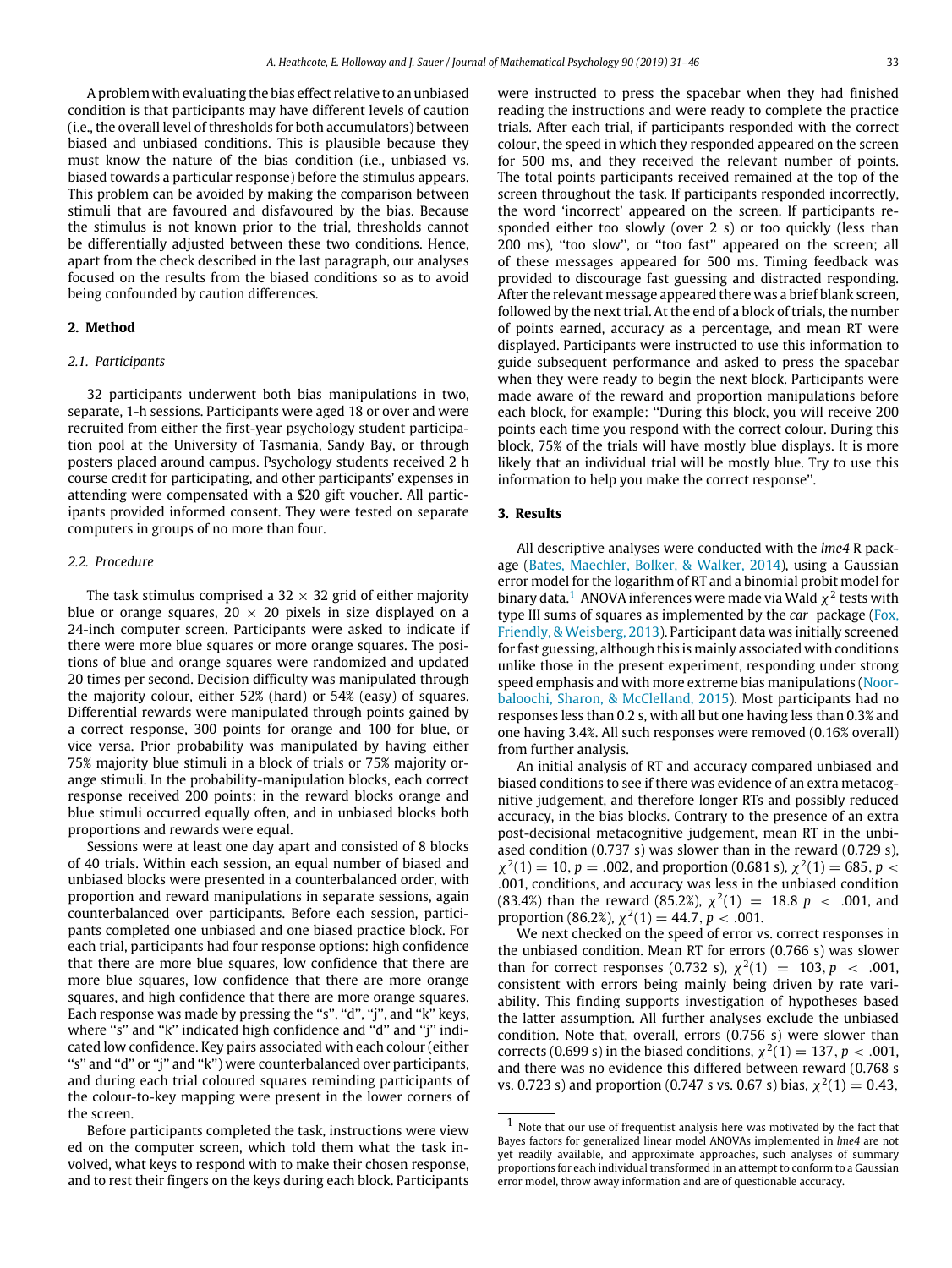# **Table 1**

Results of testing 10 predictions. The ''Larger condition'' column reports bias condition that is predicted to produce a larger value on the dependent variable, with the percentage of participants conforming to the prediction in brackets. The right adjacent column gives the exact binomial probability for one tailed test of that account. Accuracy and confidence differences (''Larger–Smaller) are reported as percentages for accuracy and confidence and in seconds for RT. The right adjacent columns report χ 2 values testing the difference (which all have one degree of freedom) with corresponding one-tailed *p* values.

|                    | Reward bias      |     |                |            |         | Proportion bias  |         |                |        |         |
|--------------------|------------------|-----|----------------|------------|---------|------------------|---------|----------------|--------|---------|
|                    | Larger condition |     | Larger-smaller | $\gamma^2$ |         | Larger condition |         | Larger-smaller | $\sim$ |         |
| Accuracy           | For $(65)$       | .08 | 3.5            | 26.4       | < 0.001 | For (88)         | $-.001$ | 13.1           | 287    | $-.001$ |
| Correct Mean RT    | Against (65)     | .08 | 0.035          | 68.3       | < 0.001 | Against (96)     | < .001  | 0.106          | 615    | $-.001$ |
| Error Mean RT      | For $(62)$       | .16 | 0.058          | 2.36       | .06     | For (92)         | < .001  | 0.163          | 188    | $-.001$ |
| Correct Confidence | Against (46)     | .72 | 6.2            | 21.8       | < 0.001 | For (69)         | .038    | 15.7           | 237    | $-.001$ |
| Error Confidence   | For (38)         | .91 | 9.6            | 0.17       | .34     | Against (77)     | .002    | 19.2           | 54.6   | < 0.001 |

 $p = .51$ , supporting the applicability of accumulator models to the bias data. In accumulator models, the distance from start point to threshold, and hence RT, is smallest for the favoured response, which is the correct response for a favoured stimulus and the error response for the disfavoured stimulus. A significant threeway interaction found among response accuracy, bias type and bias direction,  $\chi^2(1) = 240, p < .001$ , is consistent with this prediction, with errors slower than corrects for stimuli favoured by the bias (reward: 0.788 s vs. 0.705 s, proportion: 0.821 s vs. 0.649 s) but almost as fast or faster for disfavoured stimuli (reward: 0.753 s vs. 0.742 s, proportion: 0.650 s vs. 0.744 s). These preliminary analyses support the applicability of the ten predictions we derived to the present data.

We now report tests of ten predictions about the order of accuracy, RT and confidence results in the bias-for vs. bias-against conditions. Predictions for bias for vs. bias against differences in accuracy are straightforward: accuracy will be greater in the bias-for case. For correct RT the opposite ordering holds, RT will be less in the bias-for case because the distance from start-point to threshold is less. For error RTs the ordering is the opposite (i.e., the same as for accuracy) because the bias is against the correct response but for the error response, and so the distance from start-point to threshold is less in the bias-against case. These predictions for confidence are derived in the Appendix based on Vickers' (1979) balance-ofevidence hypothesis for accumulator models (these predictions are followed by the number of the relevant equation in the Appendix):

- (1) Accuracy will be greater in the bias-for condition under reward bias;
- (2) Accuracy will also greater in the bias-for condition under proportion bias;
- (3) Mean RT for correct responses will be greater in the biasagainst condition under reward bias;
- (4) Mean RT for correct responses will also be greater in the bias-against condition under proportion bias;
- (5) Mean RT for error responses will be greater in the bias-for condition under reward bias;
- (6) Mean RT for error responses is also greater in the bias-for condition under proportion bias;
- (7) Confidence in correct responses with reward bias is greater in the bias-against condition (A.10);
- (8) Confidence in correct responses with proportion bias will be greater in the bias-for condition (A.11);
- (9) Confidence in error responses with reward bias will be greater in the bias-for condition (A.12);
- (10) Confidence in error responses with proportion bias will be greater in the bias-for condition (A.13).

Before testing these 10 predictions, we screened participants for their use of confidence ratings. All participants gave a high confidence rating for one or more response but three participants in the reward condition never gave a low confidence rating, two different participants did the same in the proportion condition, and one participant did so in both. These participants were eliminated from all further analyses to avoid ceiling effects in confidence analyses, leaving a remaining sample of 26. Confidence was expressed in terms of the proportion of high confidence responses and analysed as a binary variable in the same way as accuracy.

Table 1 provides the directions of each of the 10 predicted effects, corresponding differences, and test statistics. On average every prediction was fulfilled, but the effects were substantially larger for the proportion than reward bias manipulation, by a factor of around three for accuracy and RT, and a factor of around two for confidence. Hence, while all effects were significant for the proportion manipulation, two failed to reach significance for the reward manipulation. These two were the error-related effects; as average accuracy was 85%, and so error responses were more than five times less common than correct responses, greater measurement error, and hence lesser power, would be expected for the error analyses. None of the interactions between these effects and difficulty approached significance, so there was no evidence that the effects were inconsistent for easy and hard choices.

There were substantial individual differences, particularly in confidence, and particularly under the reward manipulation. For the stronger proportion manipulation, the majority of participants displayed effects in the predicted direction at a level significant by a binomial test. This was not the case for the weaker reward manipulation, where the majority showed the predicted effect for accuracy and RT, but near equality or a minority held for the confidence measures, and no binomial test achieved significance. This pattern was the same at both levels of difficulty. Fig. 1 plots the overall effects for each participant sorted by magnitude. For the proportion manipulation the predicted effects are quite consistent, although less so for confidence, whereas for the reward manipulation they are relatively consistent only for RT.

Difficulty was included as a ''trace'' factor with the expectation that accuracy and confidence would decrease with difficulty and RT would increase, and that these effects would apply in both bias-for and bias-against conditions. Consistent with the latter expectation, no interactions between difficulty and bias direction approached significance for either the reward condition – accuracy:  $\chi^2(1)$  = 0.49,  $p = .48$ , correct confidence:  $\chi^2(1) = 0.35, p = .55$ , error confidence:  $\chi^2(1) = 0.56, p = .44$ , correct RT:  $\chi^2(1) =$ 1.12,  $p = 0.29$ , and error RT:  $\chi^2(1) = 1.46$ ,  $p = 0.23 - 0$  the proportion condition – accuracy:  $\chi^2(1) = 0.06, p = .81$ , correct confidence:  $\chi^2(1) = 1.06, p = .3$ , error confidence:  $\chi^2(1) =$ 0.09,  $p = .76$ , correct RT:  $\chi^2(1) = 0.86$ ,  $p = .35$ , and error RT:  $\chi^2(1) = .04$ ,  $p = 84$ . There were also strong main effects of the trace factor in the expected directions for all but error confidence, for both the reward condition – accuracy:  $\chi^2(1) = 417$ ,  $p < .001$ , correct confidence:  $\chi^2(1) = 20.8, p < .001$ , error confidence:  $\chi^2(1) = 0.04, p = .85$ , correct RT:  $\chi^2(1) = 161, p < .001$ , and error RT:  $\chi^2(1) = 7.3$ ,  $p = .007$  – or the proportion condition – accuracy:  $\chi^2(1) = 250, p < .001$ , correct confidence:  $\chi^2(1) =$ 25.1,  $p < .001$ , error confidence:  $\chi^2(1) = 0.97$ ,  $p = .33$ , correct RT:  $\chi^2(1) = 192$ ,  $p < .001$ , and error RT:  $\chi^2(1) = 7.1$ ,  $p = .008$ .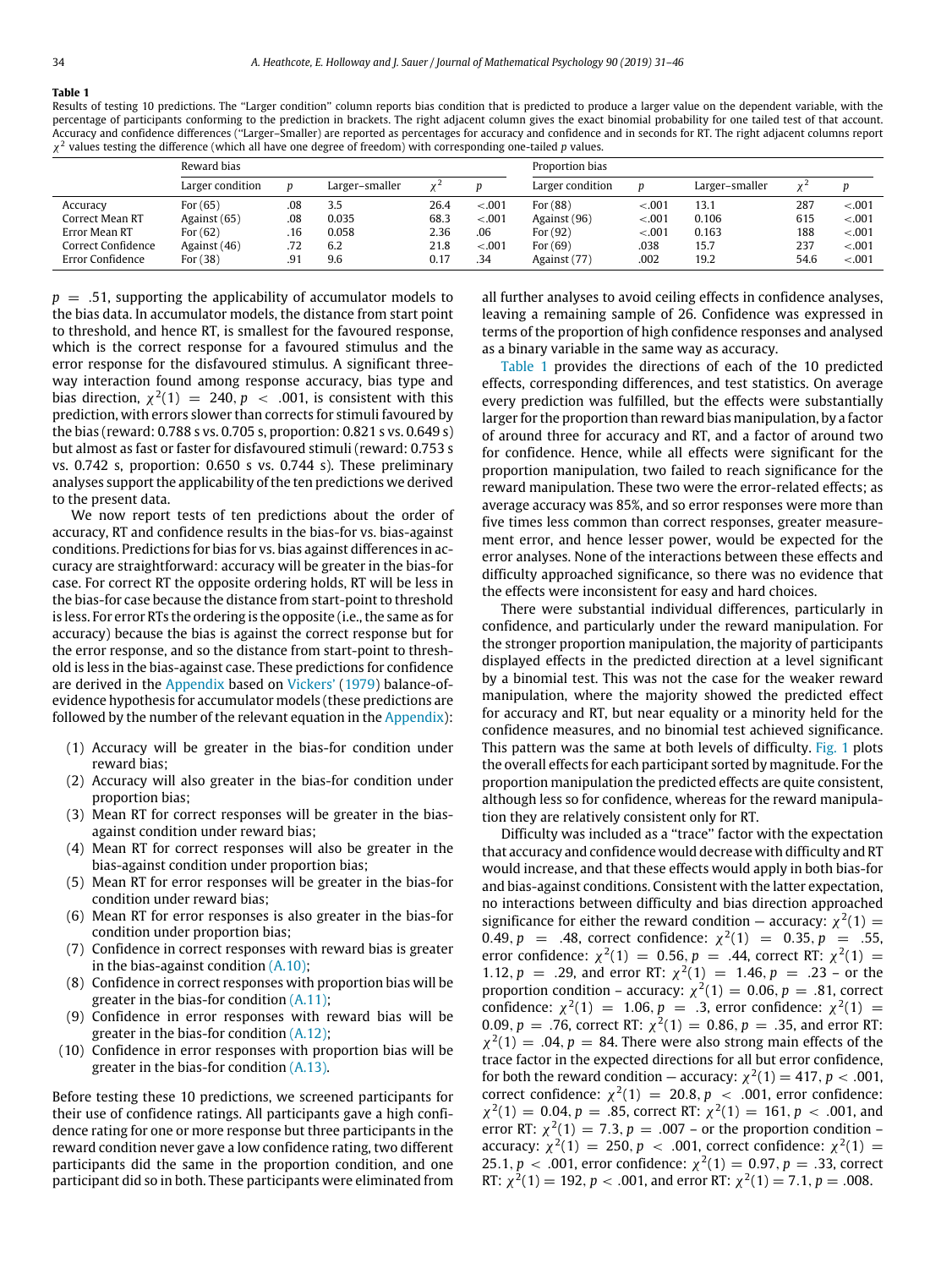

Fig. 1. Magnitudes of predicted effects (see Table 1 for definitions) for each of 26 participants, sorted separately in each panel by magnitude. Conf. = confidence.



**Fig. 2.** Aggregated state–trace plot with 95% credible intervals based on 10,000 samples from a probit model with parameters estimated from data under a uniform prior for (a) accuracy and (b) confidence. The BF in the panels is the  $BF_{M,MN}$  defined in Eq. (1).

#### **4. State–trace analysis**

We restricted our state–trace analysis to accuracy and confidence for correct responses, as four subjects had no error response in one or more cell of the  $2 \times 2 \times 2$  state–trace design, and other participants had very few errors, particularly in the higher accuracy (easy, bias-for) conditions, resulting in excessive measurement noise in confidence for error responses. Fig. 2 provides state–trace plots created by aggregating data over participants (i.e., based on total counts of either correct or high-confidence responses). Error bars are 95% credible intervals for the aggregate based on the binomial probit error model that we assume for all analyses (Davis-Stober et al., 2016). In Fig. 2(a), accuracy in the proportion and reward conditions constitute the state factor, bias direction (for vs. against) the dimension factor, and difficulty (hard vs. easy) the trace factor. For this case, a monotonic state–trace is predicted by the linear racing-accumulator framework. Fig. 2(b) has the same format, but it plots the probability of making a high-confidence response. For this case balance-of-evidence hypothesis predicts a non-monotonic state–trace.

We predict that the state–trace plot for accuracy will be monotonic because in linear accumulator models the two types of bias do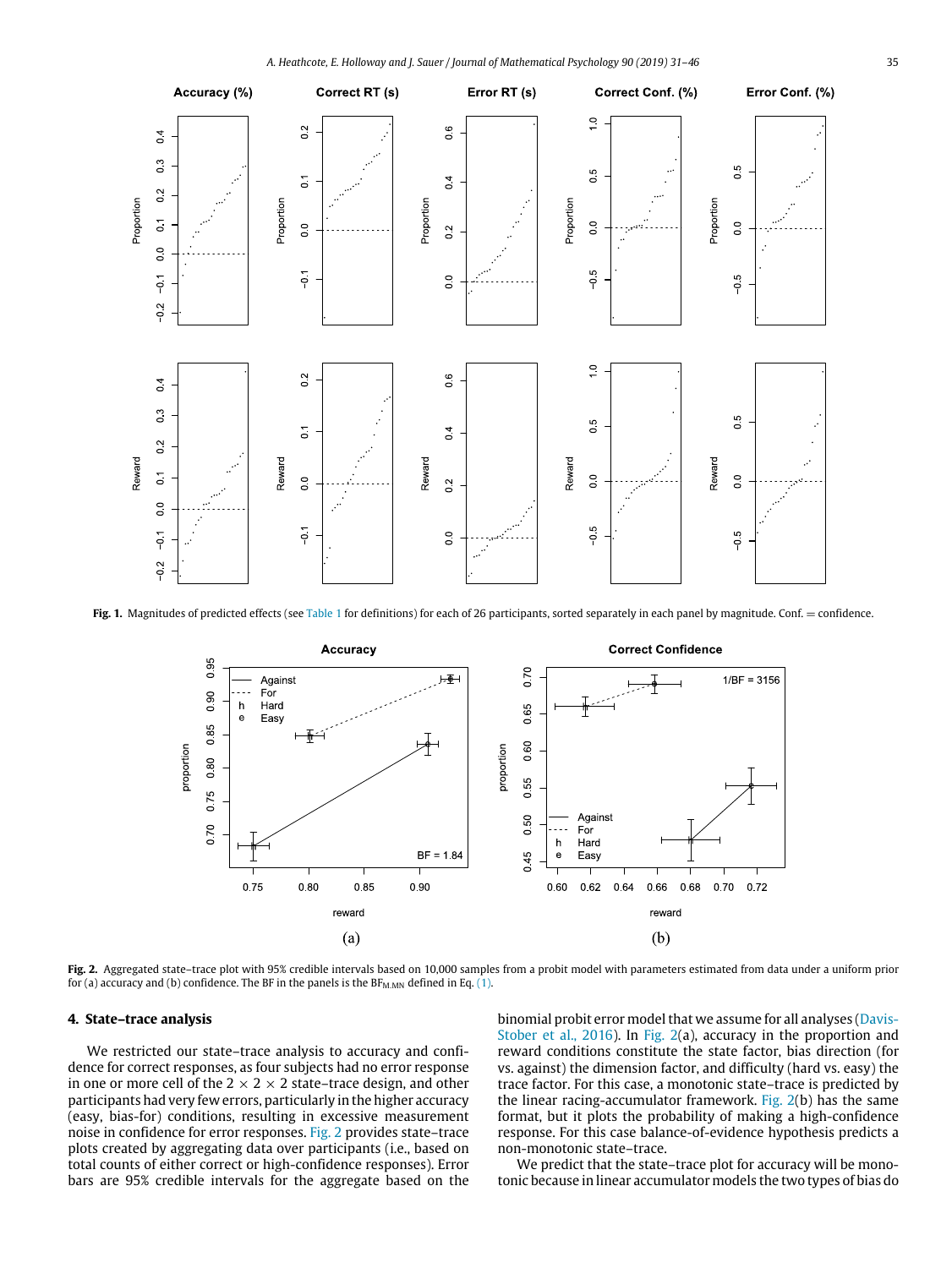not have an identifiably different effect on accuracy (as any change in start point can be perfectly mimicked by a change in threshold). Fig. 2(a) suggests that in aggregate the effect on accuracy is close to monotonic (following the increasing order over against-hard, for-hard, against-easy and for-easy conditions), with only a minor inconsistency between the hard-for and easy-against conditions (i.e., the former is clearly smaller than the latter in the reward condition, but very marginally greater in the proportion condition). To test for monotonicity vs. non-monotonicity without potential confounding due to averaging we calculated Bayes factors at the individual level. This computation required us to classify posterior outcomes (e.g., samples from the posterior) according to their conformity with various order restrictions. One restriction specific to the accuracy analysis is that the sample has chance or better accuracy (i.e., only samples with accuracy greater than 50% are retained for further analysis). The other restrictions, which are generic to the analyses of all state–trace results, enable calculation of posterior probabilities that, when divided by corresponding prior probabilities, constitute Bayes factors. Prior probabilities can be calculated analytically (see Prince et al., 2012, for details) based on the assumption that all orders are equally likely, but calculation of posterior probabilities requires numerical methods; we used Davis-Stober et al.'s (2016) Laplace approximation to the posterior distribution on a probit scale, which is essentially instantaneous to compute.<sup>2</sup>

For example, suppose Po(M) is the probability that posterior samples are monotonic (e.g., have the same order over the four trace  $\times$  dimension factor conditions in both the reward and proportion conditions),  $Po(NM) = 1 - Po(M)$  is the probability of nonmonotonic samples, and the corresponding prior probabilities are Pr(M) and Pr(NM), then the monotonic vs. non-monotonic Bayes factor is:

$$
BF_{M,NM} = \frac{Po\left(M\right)/Pr\left(M\right)}{Po\left(NM\right)/Pr\left(NM\right)}.\tag{1}
$$

The numerator quantifies the degree to which monotonic samples are more common in the posterior than the prior, and similarly for the denominator with respect to non-monotonic samples. Division by the prior takes account of the fact that a non-monotonic result is much more likely by chance, as there are many more ways to be non-monotonic than monotonic. Multiplying the Bayes factor by the prior odds of each model produces posterior odds (i.e., the relative probability of each model after observing the data). Fig. 2(a) reports this Bayes factor for accuracy data obtained by aggregating responses over participants. It indicates that belief in a monotonic over non-monotonic model is changed by a factor of 1.84 by observing the aggregated data. If monotonic and nonmonotonic models were considered equally likely a priori, the posterior odds in this case would be 1.84, and so the posterior probability for the monotonic model is  $1.84/(1 + 1.84) \sim .65$ , indicating the evidence is equivocal.

As the implications of aggregate results are uncertain for inferences about individual cognition, we repeated the analysis at the individual level. Fig. 3(a) shows on the abscissa the base 10 logarithm of the Bayes factors in  $(1)$  for each participant (indicated on the ordinate by a letter and sorted by the magnitude). Values above zero indicate the data increases belief in the monotonic model and those below zero in the non-monotonic model. Horizontal lines indicate a classification of belief change into equivocal (Bayes factors

<sup>&</sup>lt;sup>2</sup> We checked the approximation with Monte-Carlo methods using  $5 \times 10^7$ posterior samples per participant, and we found it to be accurate. To speed the check – as it took many CPU hours for each participant – we augmented Davis-Stober et al.'s (2016) software to allow the Monte-Carlo function to compute in parallel over participants. We also found and corrected a bug in this software for a case that was not used in the original paper, but which was used here, where no trace restriction is applied (i.e., neglecting monotonic cases where the order on one axis is the exact opposite of the order on the other axis).



**Fig. 3.** Individual and group Bayes factors for the accuracy state–trace analysis.

between 1/3 and 3, corresponding to  $log_{10}$  values of  $-0.477$  and 0.477), positive (1/10–1/3 and 3–10), strong (1/100–1/10 and 10– 100) and very strong (less than 1/100 or greater than 100). These discrete classifications simply aid description of the underlying Bayes factors, which provide a graded scale of belief change, and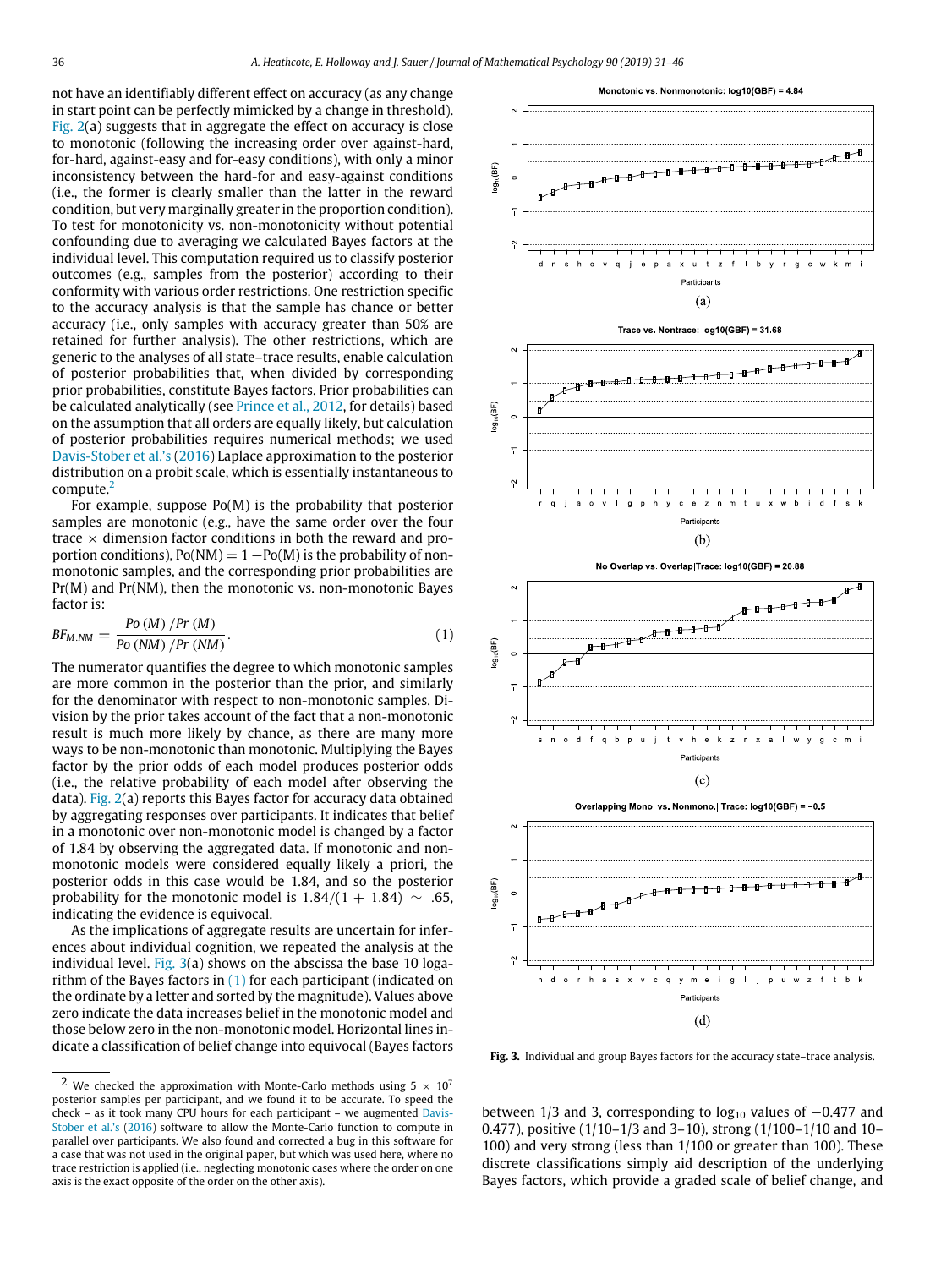

Fig. 4. Individual state-trace accuracy plots with 95% credible intervals for two participants with the strongest evidence for monotonicity in Fig. 3(a) (top row) and the two with the strongest evidence for non-monotonicity (bottom row). The BF in the panels is the BF<sub>M MN</sub> defined in Eq. (1).

correspond (under an equal prior) to posterior probabilities over ranges approximately bounded by 0.75, 0.9 and 0.99.

Fig. 3(a) shows that all but five of the 26 individual level Bayes factors are equivocal, with four providing positive support for monotonicity and one for non-monotonicity. The title above Fig. 3(a) provides the ''Group Bayes Factor'' (GBF), which is the product of the individual Bayes factors (equivalently, the logarithm of the group Bayes factor is the sum of individual Bayes factor logarithms). Consistent with Bayes factors favouring monotonicity for majority of participants (20/26), the group Bayes factor very strongly favours monotonicity, by a factor of  $\sim$ 10<sup>4.84</sup>. The group Bayes factor tests the hypothesis that all participants are monotonic vs. all participants are non-monotonic, which might be considered to be of limited utility if it is plausible that there may be heterogeneity among participants. In this case, their being only mild positive evidence for non-monotonicity for one individual participant suggests that homogeneity is plausible. Fig. 4 plots the two participants with the strongest evidence for monotonicity (top row) and the two with the strongest evidence for nonmonotonicity (bottom row).

Prince et al. (2012) advocated using the trace order restriction – in the current context that accuracy decreases with difficulty – to exclude measurement noise and so sharpen the analysis. They provided a Bayes factor to test the trace model, which is shown for each participant in Fig. 3(b): These results favour the trace model for most participants, with only one equivocal case, three positive and the rest strong. However, Fig.  $3(c)$  shows, again using a Bayes factor developed by Prince et al., that the traces do not, in the main, overlap (e.g., in the top row of Fig. 4 the lines joining points do not overlap on either axis). Prince et al. argued that in the absence of overlap, inferences about monotonicity vs. non-monotonicity are ambiguous. They provided a Bayes factor which excludes this ambiguous (non-overlapping) evidence and, as might be expected, its values displayed in Fig. 3(d) show almost entirely equivocal individual results, as well as an equivocal group Bayes factor.

#### *4.1. Confidence analysis*

Fig. 2(b) shows very strong support for non-monotonicity in an aggregate state–trace plot of confidence, consistent with the predictions of the balance-of-evidence hypothesis. However, as shown in Fig. 5(a), this was not the case at the individual level, with only one participant having positive support for non-monotonicity, whereas ten had positive support for monotonicity and one strong support, with the rest being equivocal. As a consequence, the GBF provided very strong support for monotonicity.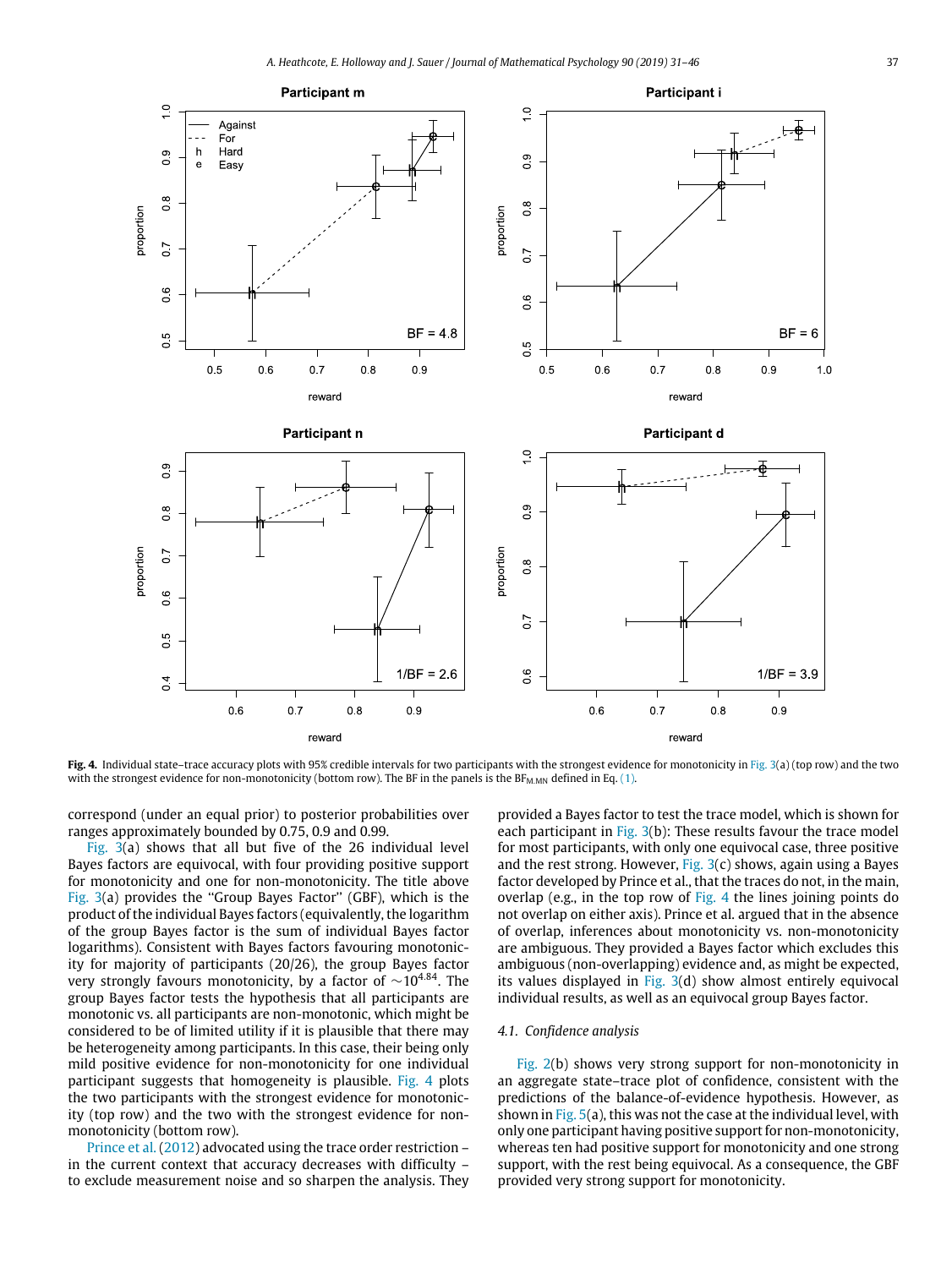

**Fig. 5.** Individual and group Bayes factors for the confidence state–trace analysis.

Fig. 6 displays the two participants with the strongest support for monotonicity (top row) and non-monotonicity (bottom row). It is evident that the putatively monotonic participants have very non-overlapping traces, and  $Fig. 5(c)$  shows this is commonly the case, with overlap supported for only four participants. As a result, inference conditional on the trace model – which as might be

expected holds quite well for this data ( $GBF = 13.4$ , with support in all but 4 participants, and no strong results against the trace model) – depends strongly on whether non-overlapping samples are excluded (Fig.  $5(c)$ ) or included (Fig.  $5(d)$ ) as supporting monotonicity. Davis-Stober et al. (2016) and Prince et al. (2012) suggested they be excluded in order to provide a more stringent test of monotonicity. However, in their application any lack of overlap was minor, and monotonicity generally favoured. In the present data the lack of overlap means there is little support for the monotonic overlapping model, so it is dominated by the nonmonotonic model. If on the other hand, non-overlapping samples are also taken to support monotonicity the result reverses, but as shown in Fig. 7, which plots the four participants for whom monotonicity received the strongest support in  $Fig. 5(d)$ , it is clear that this support is spurious, and the reality is that lack of overlap makes any adjudication on monotonicity reliant on a large degree of extrapolation, and hence manifestly unreliable.

# *4.2. Joint confidence–accuracy analysis*

In order to avoid the problems associated with non-overlap, we performed a state–trace analysis on the joint effects of accuracy and confidence. The balance-of-evidence hypothesis predicts a dissociation between the joint effects of bias type and bias direction on accuracy and confidence and, hence, a non-monotonic state– trace plot. Note that the most commonly applied model of bias – signal detection theory – predicts a monotonic state–trace plot because it has only one mechanism to set bias, a shift in its decision criteria along the evidence axis. For example, a uniform shift in decision criteria to lower values on the evidence axis (i.e., a bias favouring the option supported by higher values the decision axis) results in both higher accuracy and confidence for the favoured over the disfavoured option.

Fig. 8 depicts aggregate state–trace plots for easy and hard data separately, with confidence and accuracy constituting the state factor, bias type (reward vs. proportion) the dimension factor, and bias direction the trace factor. For both hard and easy conditions these plots appear non-monotonic, which would support the predictions of the balance-of-evidence hypothesis over those of signal-detection theory. Note that in these cases the designation to trace and dimension roles is arbitrary, as a monotonic effect that is consistent for both confidence and accuracy is not expected for either bias type or direction. Hence, analysis is restricted to the Bayes factor in Eq. (1) with no conditioning on a trace model.<sup>3</sup>

Fig. 8 shows that traces do overlap in the aggregate, and this was also true at the individual level (easy  $GBF = -140$ , hard  $GBF$  $= -148$ ), with only one participant with a Bayes factor favouring no overlap, and almost all other cases showing strong support for overlap. Fig. 8 also shows that at the aggregate level there is a strong dissociation between the joint effects of bias type and bias direction on accuracy vs. confidence, with Bayes factors that strongly favour non-monotonicity. Once again, we checked the aggregate pattern at the individual level in order to avoid potential averaging distortion and found indeterminate results (Fig. 9). Most participants had equivocal Bayes factors, and group Bayes factors differed in favouring non-monotonicity for the easy condition and monotonicity for the hard condition. Fig. 10 plots individual results for two participants (''i'' and ''x'') who consistently had among the highest evidence for monotonicity in the easy and hard conditions, and two participants (''t'' and ''d'') who had the highest evidence for non-monotonicity in both easy and hard. Good overlap is evident in all cases with only the participant with the highest evidence for non-monotonicity (''d'') evincing a pattern similar to the aggregate.

<sup>3</sup> Tests like those shown in Fig. 4(b) strongly rejected the Trace model, with  $log_{10}(GBF) = -87.1$  and  $-92$  for easy and hard respectively. The same general pattern held when bias direction was the trace factor, with  $log_{10}(GBF) = -23.6$  and −26.5 respectively.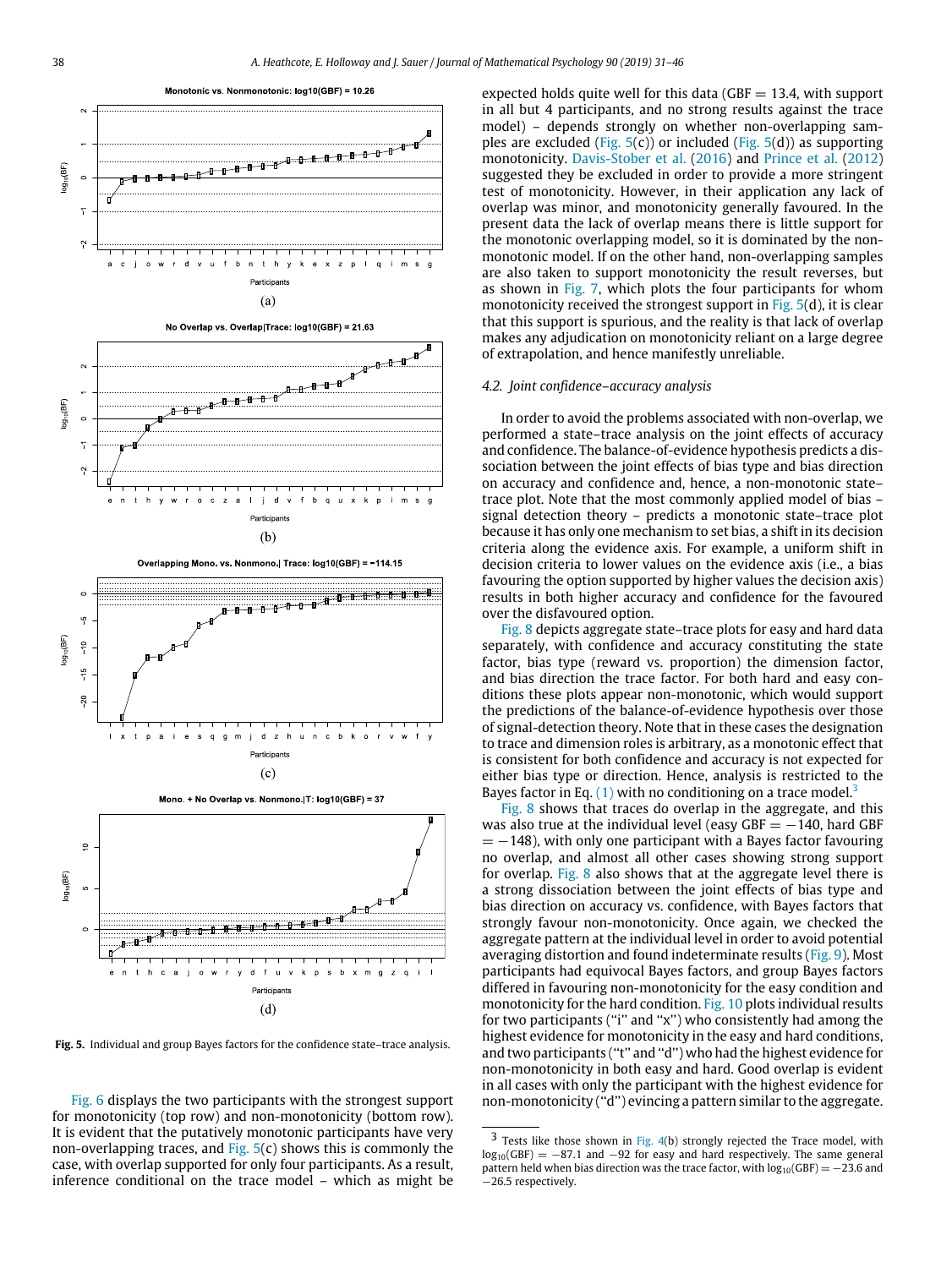

Fig. 6. Individual state-trace accuracy plots with 95% credible intervals for two participants with the strongest evidence for monotonicity in Fig. 5(a) (top row) and the two with the strongest evidence for non-monotonicity (bottom row). The BF in the panels is the BF<sub>M MN</sub> defined in Eq. (1).

#### **5. Discussion**

We investigated whether there are two different bases for response bias as revealed by a divergence between decisions and by beliefs about those decisions as measured by confidence ratings. We derived from Vickers' (1979) balance-of-evidence hypothesis for linear evidence accumulation models ten ordinal predictions about effects on accuracy, confidence and RT of manipulations which and Vickers and Lee (1998) hypothesized selectively influence two types of bias: a manipulation of the *proportion* of trials favouring one or other binary response, and a manipulation of the *reward* favouring each response. We also included a no-bias condition as a baseline to check if participants enacted bias through appending to their decision process and extra time-consuming metacognitive judgement. We found equal or faster responding in bias compared to no-bias blocks along with greater accuracy, making any confounding from an extra metacognitive judgement very unlikely. A traditional ANOVA of average results found that all of the proportion-manipulation predictions were clearly confirmed. The results for the reward manipulations also generally favoured the predictions, but test results were less clear, due to a relatively weak effect of rewards that were subject to strong individual differences (for a similar finding see Mulder, Wagenmakers, Ratcliff, Boekel & Forstmann, 2012). Clearly it would be desirable to replicate these results with a more effective reward manipulation. However, given the substantial number of very specific predictions that were confirmed, these findings at least provide solid initial support for the proposition that there are two types of bias selectively influenced by reward and proportion manipulations that can be distinguished by a dissociation between effects on accuracy and RT and effects on confidence.

We then took a non-parametric approach to testing the predicted dissociation using state–trace analysis (Bamber, 1979). Sta te–trace analysis is based on a plot of results for one dependent variable against another. It is an attractive analysis method because it is relatively assumption free, requiring only that the mapping between latent variables determining behaviour and that observed or manifest behaviour are monotonic. Given this assumption, if a state–trace plot is monotonic it can be certainly inferred that only one latent variable is required to explain the observed data pattern. Conversely, if the state–trace plot is non-monotonic it can certainly be inferred that more than one latent variable is required. Note, however, that the latent variables must be at least partially independent and have identifiably different effects on the dependent variable used to quantify behaviour.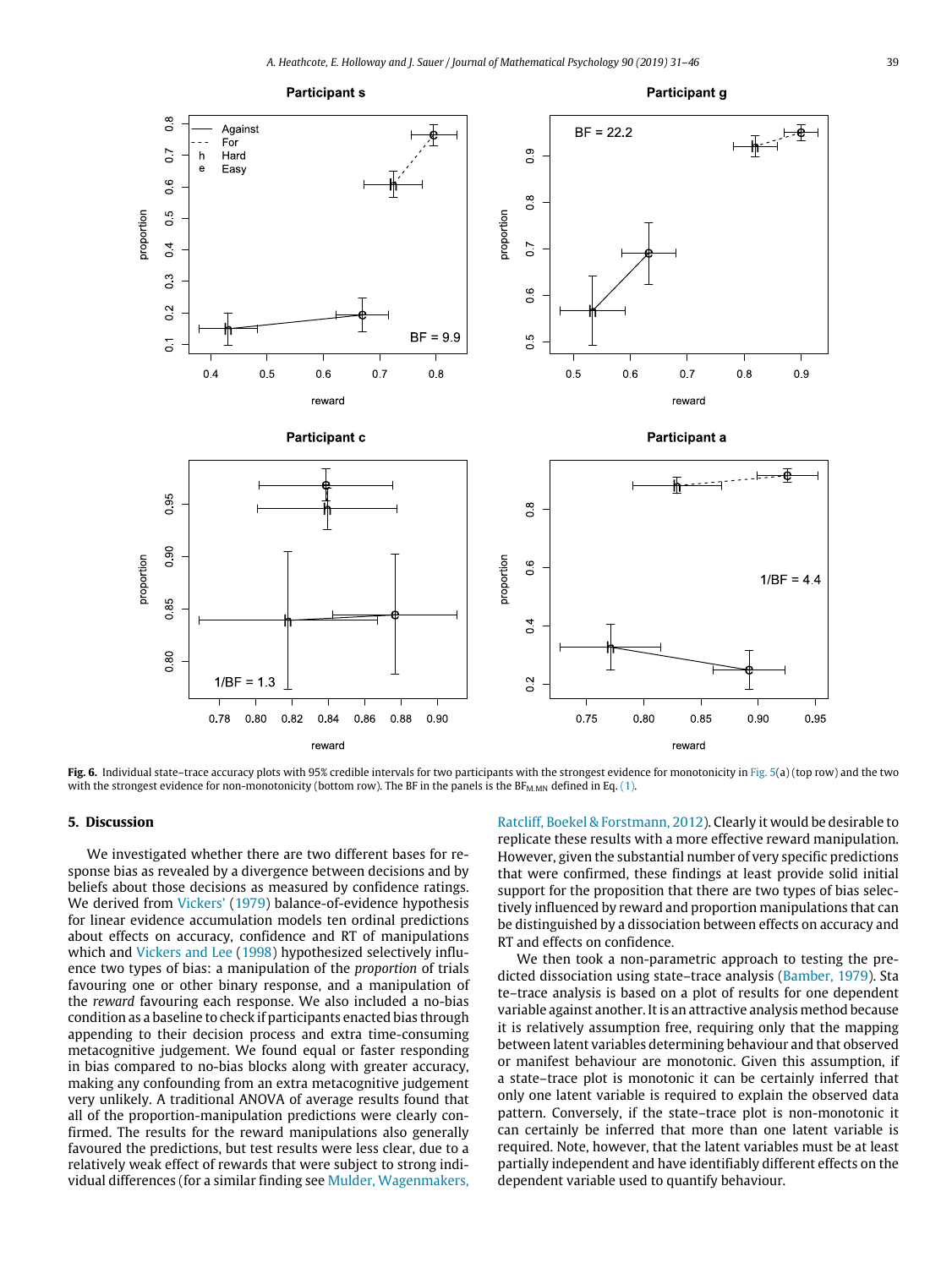

**Fig. 7.** Individual state–trace accuracy plots with 95% credible intervals for four participants with the strongest evidence for monotonicity in Fig. 5(d). The BF in the panels compare overlapping and non-overlapping monotonic samples to non-monotonic samples conditional on the trace model being true.



**Fig. 8.** Aggregated confidence vs. accuracy state–trace plot with 95% credible intervals based on 10,000 samples from a probit model with parameters estimated from data under a uniform prior for (a) easy and (b) hard conditions. The BF in the panels is the BF $_{\rm M,MN}$  defined in Eq. (1).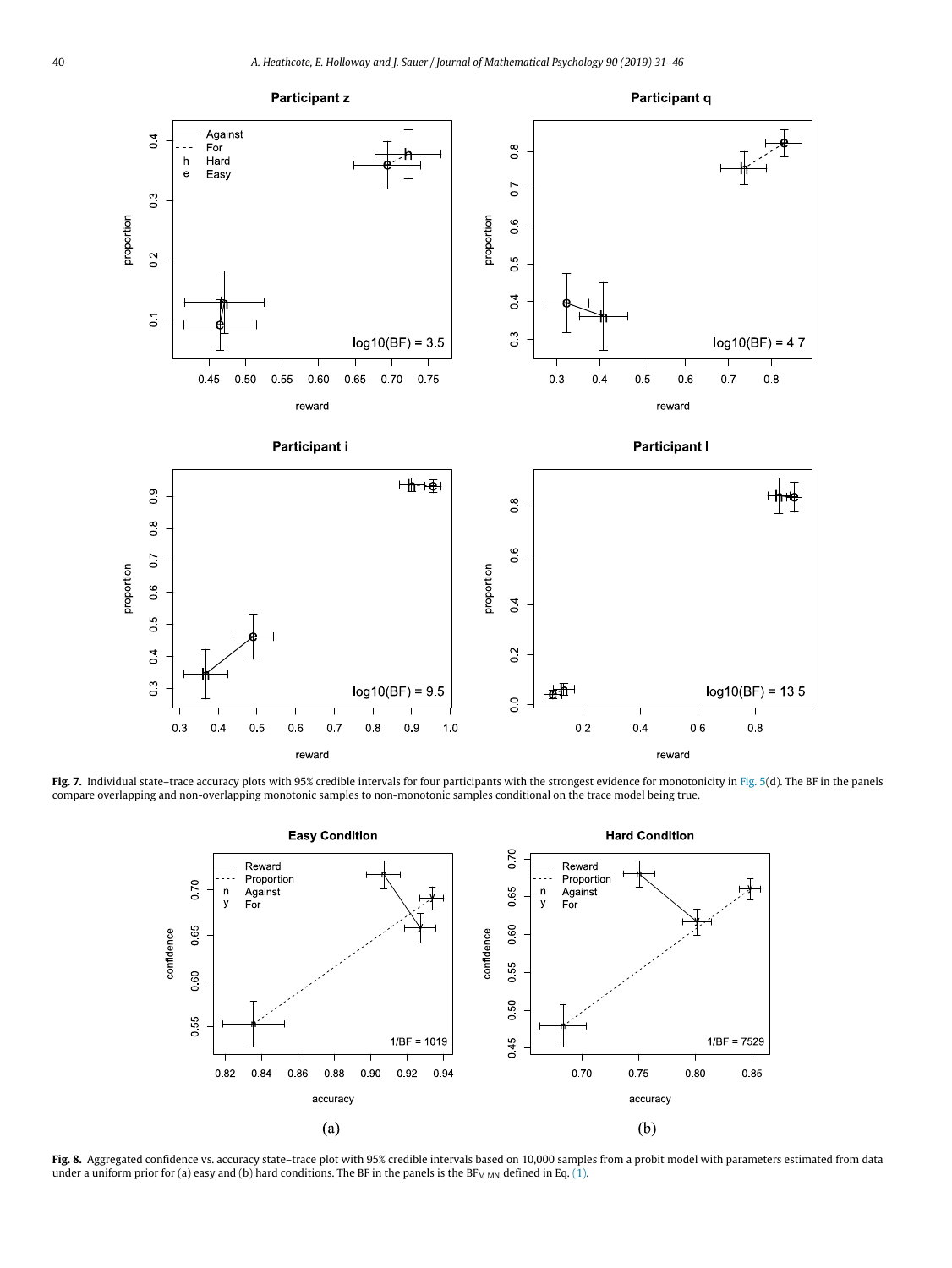



**Fig. 9.** Individual and group Bayes factors for the accuracy vs. confidence state–trace analysis.

Formal inference about state–trace analysis requires an additional assumption about the nature of measurement error. We focused on binary data – accuracy as quantified by the probability of making a correct response and confidence as quantified by the probability of providing a high-confidence rating – and used Prince et al.'s (2012) Bayes factor approach to state–trace inference, which requires only the additional assumption that measurement error is binomial. Although we reported results aggregated over participants, we placed most weight in results for individuals because averaging can distort the ordinal relationships that state–trace analysis relies on. That is, from a monotonic state–trace plot of data aggregated over participants it cannot be certainly inferred that any participant has a monotonic state–trace plot (i.e., that their observed behaviour was generated by variation in a single latent variable). Similarly, it cannot be certainly inferred from a nonmonotonic state–trace plot of aggregated data that any participant has a non-monotonic state–trace plot (i.e., that their observed behaviour was generated by variation in more than one latent variable).

Overall, our state–trace analysis was consistent with the prediction from linear evidence accumulation models that the two types of bias cannot be distinguished in accuracy data. Although a few participants did display some evidence of non-monotonicity (see Fig. 5, bottom row), individual Bayes factors provided barely positive support for non-monotonicity in only 1/26 cases, which might plausibility be attributed to measurement noise. If taken at face value, this finding of monotonicity underlines the fact that state–trace analysis cannot detect the action of two distinct latent variables (e.g., the starting point of evidence accumulation and evidence threshold required to trigger a response) if their effect on a manifest measure (e.g., accuracy) is mediated through a third common latent variable (e.g., the distance between starting-point and threshold).

However, we believe a conclusion in favour of a monotonic effect on accuracy requires qualification based on Prince et al.'s (2012) argument that, in the type of design we adopted, strong evidence for monotonicity requires ''overlap''. This type of design tests whether manipulation of a ''dimension'' factor – in our case the direction of the bias manipulation – has a monotonic vs. nonmonotonic effect on the two dependent variables that define the axes of the state–trace plot – in our case accuracy in the reward vs. the proportion conditions – which together constitute a ''state'' factor. This design also includes a third ''trace'' factor that can be assumed to have a monotonic effect, here a manipulation of decision difficulty, where more difficult decisions are assumed to reduce accuracy in both the reward and proportion conditions. The trace factor is included to bring the dependent-variable measurements for the state and dimension levels into an overlapping range. This is evident graphically in a state–trace plot by an overlap on at least one axis of lines joining conditions with the same dimensionfactor levels (''traces''). We did not find much support for overlap at the individual level, and when we excluded non-overlapping evidence for monotonicity, results favouring monotonicity became equivocal. Examination of individual state–trace plots revealed that the lack of overlap was not great, and so this issue could likely be addressed by a marginally stronger manipulation of difficulty.

We next applied state–trace analysis to the same design, but with confidence in the proportion vs. reward conditions constituting the state factor. Here the balance-of-evidence hypothesis predicts a non-monotonic plot, and indeed we found strong evidence for non-monotonicity at the aggregate level. However, at the individual level many findings were equivocal. A more extreme version of the problem with overlap also emerged: when we excluded non-overlapping evidence for monotonicity results for the majority of participants strongly favoured non-monotonicity, but they strongly favoured monotonicity when it included nonoverlapping evidence. We were able to address the problem of overlap in further analyses that constituted the two levels of the state factor from accuracy vs. confidence. At the aggregate level, this produced strong support for non-monotonicity in separate state–trace plots for the easy and hard conditions. However, once again at the individual participant level results were equivocal. For some participants it is possible that equivocal results were due to a failure of the selective influence, so that the bias manipulations affected both starting points and thresholds, at least some trials. Overall, we draw the conclusion that the present experiment does not provide clear state–trace evidence either supporting or disconfirming the balance-of-evidence hypothesis or, more generally, that there are two bases for bias.

Although these state–trace analyses did not provide a basis to draw psychological conclusions, we believe they illustrate a series of important methodological lessons. First, we view the ability of a Bayes-factor based analysis to show that evidence is equivocal as a strength. In contrast, a non-significant frequentist result could indicate either that the null holds or that the evidence is equivocal. Although consideration of statistical power can shed some light on this dilemma in a quantitative sense, frequentism lacks the direct quantitative interpretability of the Bayes factor approach. Second, the present results underline for us the importance of taking into account overlap in a state–trace plot. For example, we believe it is clearly unreasonable to attempt to make any conclusions about monotonicity vs. non-monotonicity from highly non-overlapping plots, such as those shown in Fig. 8. Third, the ease with which we can construct Bayes factors, conditional on the trace model holding, that either exclude non-overlapping samples (as previously proposed by Prince et al., 2012) or include them (a new Bayes factor constructed here) illustrates the flexibility of the encompassingprior approach to test a variety of ordinal hypotheses that are germane to state–trace analysis. Given that the Laplace approximation introduced by Davis-Stober et al. (2016) essentially solves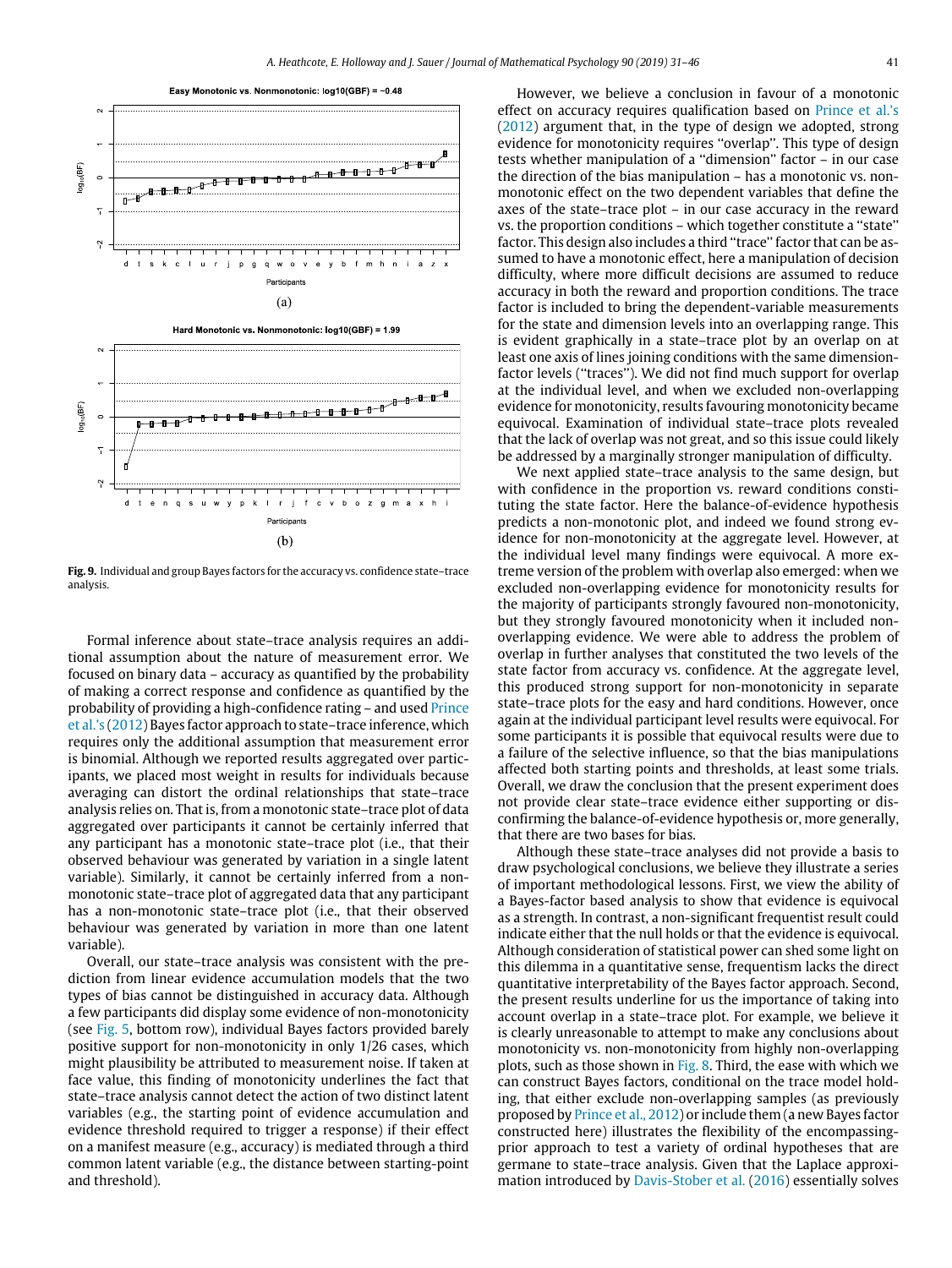

**Fig. 10.** Individual state–trace confidence vs. accuracy plots with 95% credible intervals for two participants with consistently high evidence for monotonicity in the easy (top row) and hard (third row) conditions, the two participants with the strongest evidence for non-monotonicity in both the easy (second row) and hard (bottom row) conditions. The BF in the panels is the  $BF_{M,MN}$  defined in Eq. (1).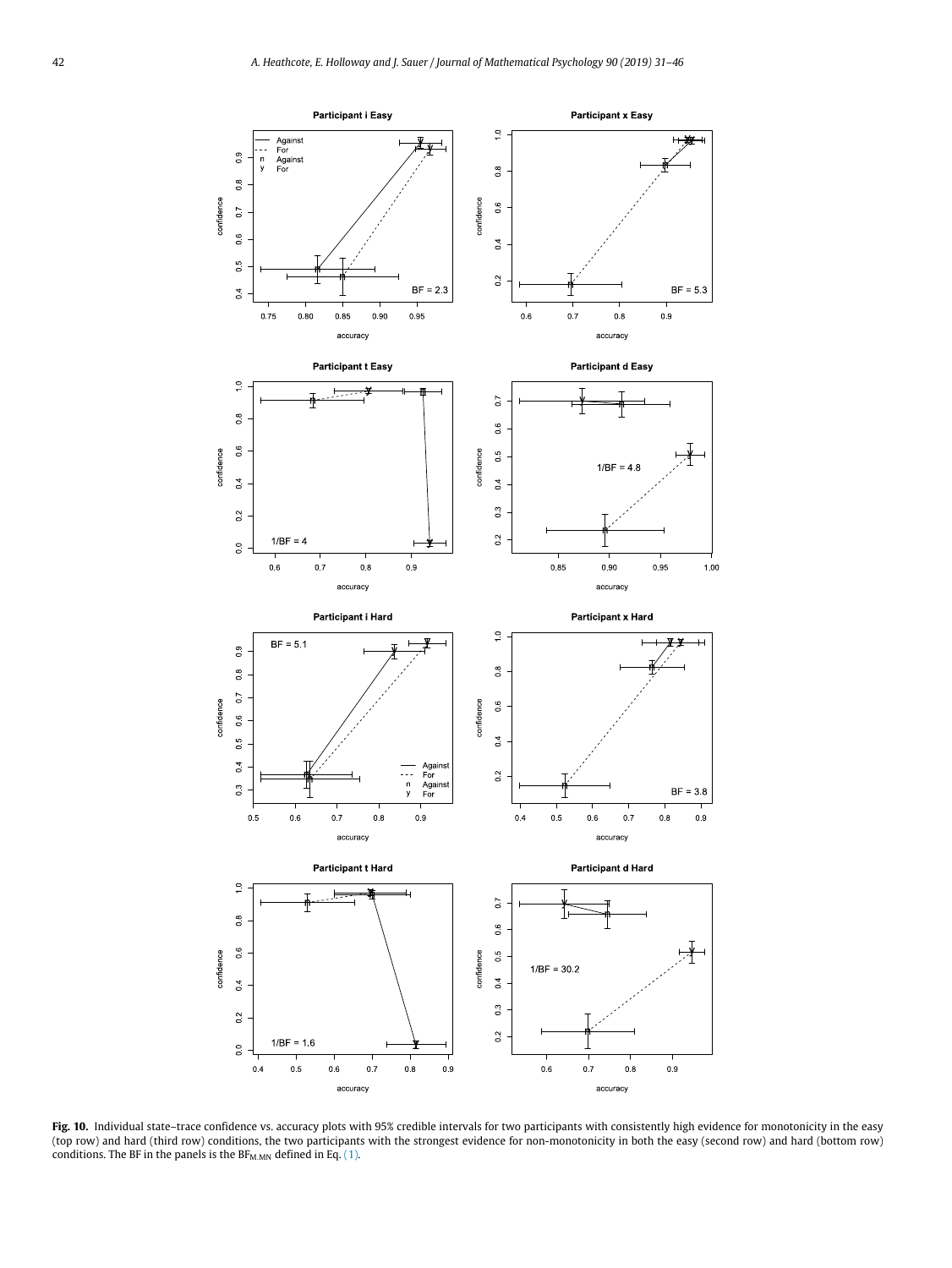any computational bottleneck associated with this approach, and this approximation was shown to be accurate not only in their data, but also in the present case where each participant performed far fewer trials, there seems to us to be no practical impediment to the adoption of this approach. Still, we advise it is prudent to check the approximation with simulation methods, and for that purpose we augmented their software to take advantage of multiple cores and have made it, and scripts using it to perform all of the analyses presented here, freely available [\(osf.io/fzn9a](http://osf.io/fzn9a)).

A fourth lesson for us is that several stark contrasts between highly certain inferences based on the aggregate and much less certain inferences at the individual level make us cautious about relying on the former approach. This is not to say that we believe that the aggregate inferences are wrong. Indeed, they correspond very well to the predictions made by theories with strong converging empirical support, linear evidence accumulation models (e.g., Brown & Heathcote, 2008), and the balance-of-evidence hypothesis (e.g., Vickers, 2001). Certainly, there was also no evidence that *all* participants could have the opposite pattern to the aggregate, even though it may be possible to construct such examples (e.g. Prince et al., 2012, Fig. 5). However, the present results clearly illustrate cases where strong non-monotonicity at the aggregate level (e.g., Fig. 8) can occur when at least some underlying participant effects appear quite monotonic (e.g., participants ''i'' and "x" in Fig. 10). Less striking, and perhaps more easily attributed to measurement noise, apparently monotonic aggregate results (Fig. 3(a)) occurred when at least some participants contributing to the average appeared quite non-monotonic (participants ''n'' and " $d$ " in Fig.  $5$ ).

Although the dangers of averaging are well known, not only in terms of ordinal hypotheses but also in terms of non-linear functional hypotheses (e.g., Brown & Heathcote, 2003; Estes, 1956; Heathcote, Brown, & Mewhort, 2000), this has to be balanced against the potentially beneficial effects of averaging with respect to ameliorating measurement noise (Cohen, Sanborn, & Shiffrin, 2008). However, we contend that if inferences are based on averages, particularly with respect to state–trace analysis which depends so crucially on joint orders, in each particular case either credible evidence must be presented that averaging is not misleading or claims about the strength of such inferences appropriately circumscribed. Because any such circumscription detracts from the most attractive feature of state–trace analysis – its ability to make strong conclusions based on minimal assumptions – we finish by discussing ways to avoid such limitations. Before doing so, however, we acknowledge that even individual analysis can be subject to averaging distortion to the degree that within an individual there is inhomogeneity in dimensionality over trials or over items where they are inhomogeneous (e.g., when using word stimuli). Our items were quite homogeneous, but it is possible that participants used inconsistent strategies across the course of the experiment (e.g., following our selective influence assumptions on only a subset of trials), in which case the results of our individual analysis would potentially be subject to averaging distortion. Unfortunately, this type of averaging effect is harder to address than averaging over participants, and of course the existence of this problem does not mitigate the potential issues associated with averaging over participants or in any way reduce the importance of attempting to addressing them.

In the case of non-linear functional hypotheses, hierarchical modelling (Shiffrin, Lee, Kim, & Wagenmakers, 2008) is one approach that can garner the benefits of averaging with respect to measurement noise while avoiding averaging distortion (e.g., Evans, Brown, Mewhort, & Heathcote, in press). However, we are not aware of any proof that this is the case for state–trace analysis. Indeed, it is clearly the case that even though monotonicity may hold for population parameters, at least some individuals sampled from that population may be non-monotonic, and similarly when non-monotonicity holds for population parameters some samples of individuals may be monotonic. In cases where interest focuses on the latent structure within individuals, as it clearly does here, a hierarchical approach seems to us of questionable utility. This led Davis-Stober et al. (2016) to develop a method that, instead of directly testing the monotonicity of the average, tests whether the average falls within the convex hull of all monotonic orders that also respect an ordering on the trace factor. If every participant is monotonic then the average must fall within the convex hull. For inference, they used the encompassing prior methodology based on a binomial error model to develop an ''Aggregated Bayes factor'' that can be estimated from the ratio of the proportion of samples from the posterior that fall within the convex hull in the posterior and prior. This approach takes advantage of the reduction in measurement noise due to averaging. We did not use this approach in the present case because it has not yet been extended to testing non-monotonicity and cases in which the trace order cannot be assumed. However, we believe such extensions hold some promise and should be pursued.

An alternative approach to avoiding equivocal individual results due to measurement noise is to collect better individual data. Recently, Smith and Little (in press) pointed out that many of the most reliable results in Psychology come from the psychophysical tradition, which focuses on identifying functional relationships that hold within an individual by precise and carefully calibrated measurement of a small set of observers with high precision (see also Kolossa & Kopp, 2018, for an example from cognitive neuroscience where individual data quality is paramount). This sort of approach focuses not only on collecting a large number of experimental trials per participant, but also on adjusting experimental conditions in order to focus measurement on areas of design space that provide high information gain (e.g., where the target function changes rapidly and on regions that yield information about particular aspects such as asymptotic performance). It seems likely that any state-analysis that seeks to characterize the dimensionality of latent structures within individual participants can benefit from a similar approach. In particular, the levels of dimension and trace factors can be calibrated on an individual basis to maximize overlap, potentially using a non-factorial design (see Prince et al., 2012 or further discussion) then a large number of experimental trials run for each participant. Although this approach might not be suited to all participant populations and research topics, it is well suited to tests of broad theoretical positions that propose latent structures common to all members of a population.

In closing, we have shown that the balance-of-evidence hypothesis makes clear predictions (i.e., predictions that are not confounded by model mimicry) about two type of bias and that these predictions are testable based on the selective influence of a proportion manipulation on one type of bias and a selective influence of a reward manipulation on the other type of bias. State–trace analysis can potentially provide an unambiguous test for the presence of two types of bias when applied to individual performance as long as the selective-influence assumptions hold consistently across trials. Our results here provide a promising start, but more needs to be done. In particular, a design with more trials, and with a better calibrated difficulty manipulation, will be required, as well as a way of increasing the effect of the reward manipulation. In future work we plan to purse these design improvements, including investigating the potential for a variable reward schedule, which is known to produce behaviours that are more rapidly acquired and frequently repeated (Ferster & Skinner, 1957), to produce a larger bias effect.

#### **Acknowledgements**

Andrew Heathcote acknowledges ARC Discovery Project DP160101891.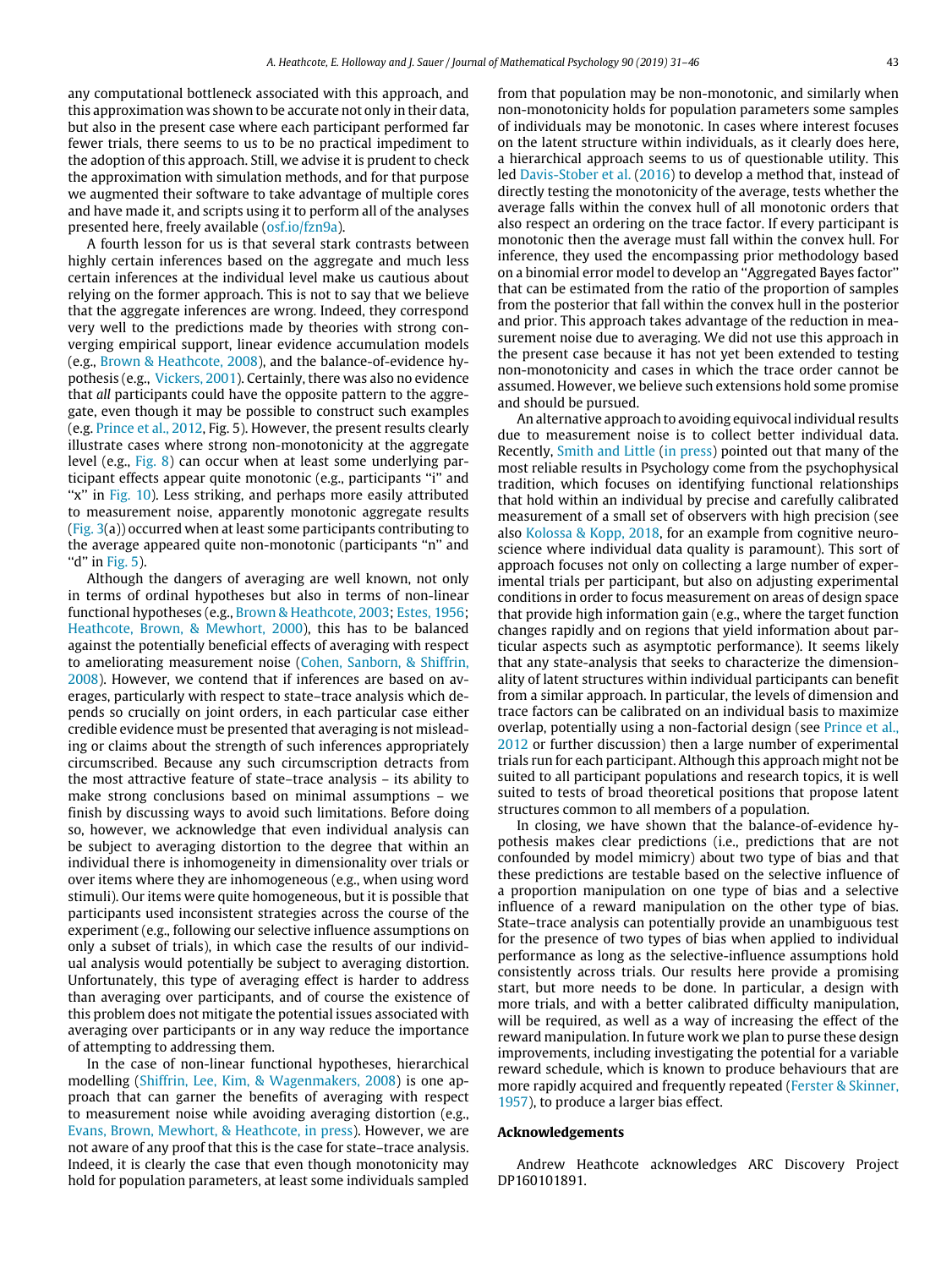# **Appendix. Modelling bias**

#### *A.1. Racing accumulators*

Accumulator models propose that choice options are represented by processes that sum a sequence of samples of evidence. The first process to accumulate a threshold amount of evidence triggers a response corresponding to the option it represents. Accumulator models can explain both the choice that is made and the time it takes to make that choice (i.e., the time taken to accrue the threshold amount of evidence in the winning accumulator). Fig. A.1 illustrates a linear deterministic accumulator model (Brown & Heathcote, 2008; Heathcote & Love, 2012) for a binary choice between left and right options. The thick dashed horizontal lines indicate decision thresholds (with the same value, *b*, for both accumulators). The thin slanted dashed lines indicate evidence accumulation totals, which are assumed to increase with time at a constant rate  $v > 0$ . In Fig. A.1(i), the starting point is the same for both accumulators, and the left rate,  $v_L$ , is greater than the right rate,  $v_{R}$ , so the left accumulator wins the race (i.e., the left option is chosen) at time  $t_1$ .

Bias towards a response increases the probability with which that response is made, so bias towards a correct response will increase accuracy, and a bias towards the wrong response will decrease accuracy. In accumulator models, bias towards a particular response can be induced either by lowering the threshold of the corresponding accumulator or by increasing the point at which it starts accumulating evidence relative to other accumulators. However, when accumulation is linear, as illustrated in Fig. A.1, shifts in the starting point of evidence accumulation and shifts of threshold amount of evidence required to make a response do not have identifiably different effects on RT and choice probability (i.e., one can always be perfectly mimicked by the other). The same lack of identifiability also occurs in stochastic accumulator models, where accumulation varies randomly from moment to moment. In all of these models, decision time is a decreasing function of the distance between the starting evidence total and the amount of evidence required to trigger a response. As both types of bias towards a response reduce this distance, they both decrease RT (i.e., the sum of decision time and the time for non-decision processes, such as stimulus encoding and response production) for the favoured response and increase the probability that it will win the race.

#### *A.2. The balance of evidence*

Vickers (1979) proposed an extension that allows accumulator models to account for confidence judgements. Confidence is proportional to the "balance of evidence", in Fig. A.1(i) the difference in the evidence total in the winning accumulator,  $b = v_L t_1$ , and total in the losing accumulator at the same time,  $v_R t_1$  : BoE =  $b - v_R t_1 = t_1 (v_L - v_R)$ . Confidence will be greater (i.e., the balance of evidence, or BoE, is larger) when the margin of the loss is greater (i.e., the loser has accrued little evidence). In contrast, confidence will be low if the winner beats the loser by only a narrow margin, and so the balance of evidence is small.

Vickers and Lee (1998) pointed out that start-point and threshold bias act in a different way on confidence judgements made using the balance of evidence. In particular, they note that in "...shifting the starting position towards threshold ... responses will also be made with increased confidence (since they benefit from a 'starting bonus', equivalent to the size of the shift in starting position) ... In contrast, where the threshold ... is shifted towards the starting position, the observer expects each stimulus to be equally likely, and there is no addition to the confidence evaluation ... Indeed, the reduction of the ... threshold will produce a reduction in the confidence with which ... responses are made"



Fig. A.1. The balance-of-evidence hypothesis and bias effects in a binary linear deterministic accumulator model. Fig. A.1(i) shows the balance of evidence in a case where the participant is unbiased. Fig. A.1(ii) shows the effect of threshold bias (i.e., reduced threshold for L compared to  $R$ ) on the balance of evidence. Fig. A.1(iii) shows the effect of start-point bias (i.e., higher start-point in the accumulator for L compared to R) on the balance of evidence.

(p. 187). We demonstrate their point using a single trial of linear deterministic accumulator (see Vickers, 1979 for discussion of the stochastic case): Fig. A.1(ii) illustrates the effect of threshold bias and Fig. A.1(iii) start-point bias, where the bias always favours the left response. The left response always wins the race because its rate of accumulation,  $v_L$ , is greater than the rate for the right accumulator,  $v_L > v_R$ . Note that if the left response always wins in the unbiased case, then it must also be true in the biased case as the bias favours the left response.

Consider first the case of a left bias mediated by a reduced upper threshold for the left accumulator, which is illustrated in Fig. A.1(ii) along with the unbiased case for easy comparison. In the unbiased case, both accumulators start at zero and have the same threshold, *b*. A left decision happens at time  $t_1 = b/v_1$ . At  $t_1$ the right accumulator is still below threshold (as its rate  $v_R < v_L$ ), with evidence  $v_R t_1 = b v_R/v_L$ , and so the balance of evidence is:

$$
BoE_{U} = b - bv_{R}/v_{L} = b(1 - v_{R}/v_{L}).
$$
\n(A.1)

In the biased case, suppose the reduced left threshold is at *pb* (indicated by the lower thick dashed horizontal line in the left accumulator in Fig. A.1(ii)), where  $p \leq 1$ . A decision is made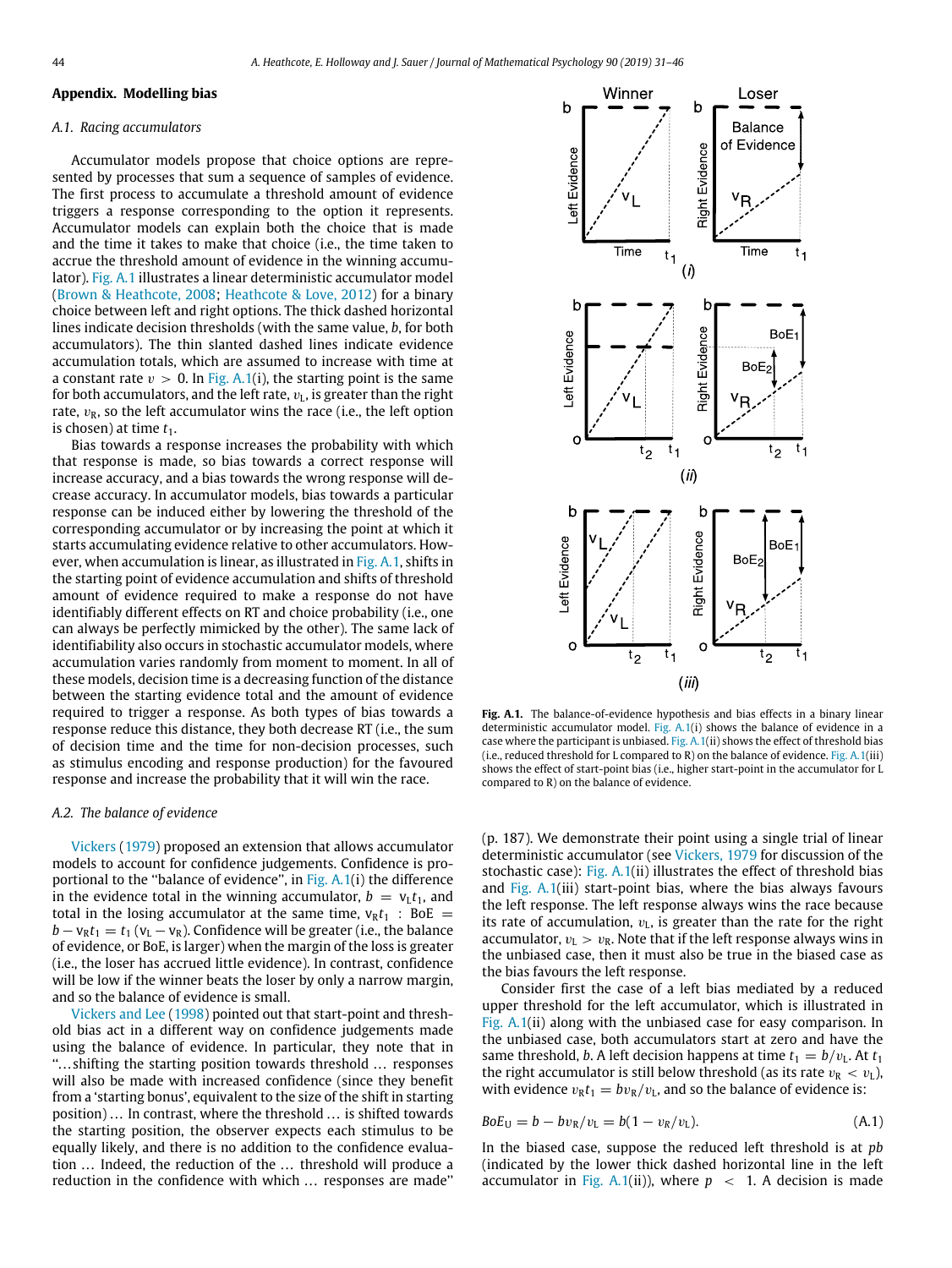earlier at  $t_2 = pb/v_L$ , and so the evidence in the losing accumulator is reduced to  $v_{R}t_{1} = pbv_{R}/v_{L}$ . Thus, the balance of evidence for the threshold bias case is:

$$
BoE_{\text{TB}} = pb(1 - v_{\text{R}}/v_{\text{L}}). \tag{A.2}
$$

This is reduced relative to the unbiased case by a factor *p* (i.e., *BoE*<sup>U</sup>  $>$  *BoE*<sub>TB</sub>), with the unbiased case greater by:

$$
BoE_{U} - BoE_{TB} = b(1 - p)(1 - v_{R}/v_{L}) > 0.
$$
 (A.3)

The reduction occurs because in the unbiased case the left accumulator has more time to accrue evidence than in the biased case, and because it does so at a faster rate than the right accumulator it gains a bigger advantage and hence a larger balance of evidence.

Next, consider the case of a left bias mediated by a higher start point for the left accumulator, illustrated in Fig. A.1(iii). The unbiased case – where left and right accumulators have the same threshold – is as before. In the biased case, the left accumulator starts higher (as indicated by the upper slanting line in the left accumulator in Fig. A.1(iii)), at a position  $p \times b$ , which is conveniently expressed as a proportion  $p < 1$  of the threshold. A decision is now made earlier at  $t_2 = pb/v_L$ . Hence, the evidence in the losing accumulator is reduced to  $v_R t_1 = p b v_R/v_L$ , and so balance of evidence with start-point bias is:

$$
BoE_{SB} = b(1 - pv_R/v_L). \tag{A.4}
$$

This is increased relative to the unbiased case (i.e.,  $BoES_{SB} > BoE_U$ ), with the biased case greater by:

$$
BoE_{SB} - BoE_U = b(1 - p)v_R/v_L > 0.
$$
 (A.5)

The increase occurs because the evidence in the winner is always *b* (i.e., it does not change with start point) but an increase in start point must decrease the evidence in the loser (and hence increase the BoE) because the winner finishes earlier, leaving less time for the loser to accrue evidence before the winner triggers the response.

The cases illustrated in Fig. A.1 do not take account of the full complexity of real evidence accumulation models, which typically account for errors through random variation from trial to trial in accumulation rates and start points (i.e., random biases) and/or through stochastic variability. Proofs in these cases require more than the simple analysis given here, and likely require consideration of explicit distributional assumptions, which vary among both deterministic (e.g., Terry et al., 2015) and stochastic (e.g., Logan, Van Zandt, Verbruggen, & Wagenmakers, 2014; Ratcliff & Smith, 2004) accumulator models. Predictions may also vary depending on specific parameter values, and so require simulation and/or parametric model fitting to investigate. However, a simple analysis of linear deterministic accumulator models can still make some progress with respect to predictions about correct and error responses where there is only trial-to-trial rate variability, at least when certain simplifying approximations are made, and we develop and test these predictions here. Note that in the unbiased case, the varying-rate model is restricted to predicting that errors are slower than correct responses. Slow errors usually occur with careful responding when speed is not emphasized over accuracy, so we adopt that setting in our experiment and check whether it was effective by testing the relative speed of unbiased correct and error responses.

#### *A.3. Rate variability*

In the unbiased case with rate variability, both correct and error responses will have higher rates for the winner than the loser, and so  $(A.1)$  continues to hold, with BoE<sub>U</sub> tending to be larger for correct than error responses because the ratio  $v_R/v_L$  will tend to be closer to one for error responses (i.e., the difference in rates between winning and losing accumulators will be smaller on average for error than correct responses). In the biased case, however, complications can arise because bias can cause the response to be different from the unbiased case. A change in response can occur because it is the accumulator with the lower rate (i.e., the accumulator corresponding to the correct response) that is favoured by the bias. If the effect of the bias is sufficient to overcome the rate advantage of the accumulator corresponding to the wrong response, then a correct response will be made in the biased case. Hence, correct responses will be a mixture of cases with the winner having both higher and lower rates than the loser, and error responses will be made up of only cases where the bias was insufficient to overcome the rate advantage for the wrong accumulator. As a result, exact predictions will be both distribution and parameter dependent. Again, to make progress with a simple analysis, we assume an approximation in which response switching between biased and unbiased cases does not occur.

For correct responses under this approximation, all of the deductions about the biased cases remain the same, and so  $(A.2)$ – (A.5) still hold. For error responses, the bias will now be against the winner (i.e., against the wrong response). Keeping with the convention in Fig. A.1 that the left accumulator wins, for both types of bias the winner will achieve threshold at  $t_1 = b/v_L$ . In the threshold bias case, the loser starts at zero and so at  $t_1$  will have achieved a level  $v_R t_1 = b v_R / v_L$  (note that the lower threshold for the loser is irrelevant as we have stipulated the case where it has not crossed that threshold at  $t_1$ ). Hence, the balance of evidence in this ''threshold biased against'' case is:

$$
BoE_{\text{TBA}} = b(1 - i_{\text{R}}/v_{\text{L}}). \tag{A.6}
$$

This is exactly the same as for the unbiased case and so:

$$
BoE_{U} - BoE_{TBA} = 0. \tag{A.7}
$$

For the ''start-point biased against'' case, the loser starts at *pb* and so at  $t_1$  will have a level  $pb + v_R t^1 = pb + bv_R/v_L$ . Hence, balance of evidence is:

$$
BoE_{\rm SBA} = b(1 - p - v_{\rm R}/v_{\rm L}).
$$
\n(A.8)

In this case the sign of the difference is the opposite to the case for a correct response:

$$
BoESBA - BoEU = -bp < 0. \tag{A.9}
$$

In summary, for errors the difference in evidence between the biased and unbiased cases is either zero or the opposite to correct responses.

#### *A.4. ''Bias-for'' vs. ''bias-against'' conditions*

A problem with evaluating the bias effect relative to an unbiased condition is that participants may have different levels of caution (i.e., the overall level of thresholds for both accumulators, e.g., *b* in the notation developed for Fig. A.1) between biased and unbiased conditions. This is plausible because they must know the nature of the bias condition (i.e., unbiased vs. biased towards a particular response) before the stimulus appears. This problem can be avoided by making the comparison between stimuli that are favoured and disfavoured by the bias. Because the stimulus is not known prior to the trial, thresholds cannot be differentially adjusted between these two conditions. Hence, we now develop predictions for comparisons between stimuli that are favoured and disfavoured by the bias, which we then test in the experiment.

We first examine predictions for correct responses. For the threshold case, we require the difference between  $(A.2)$  and  $(A.6)$ , which shows that confidence in a decision consistent with the